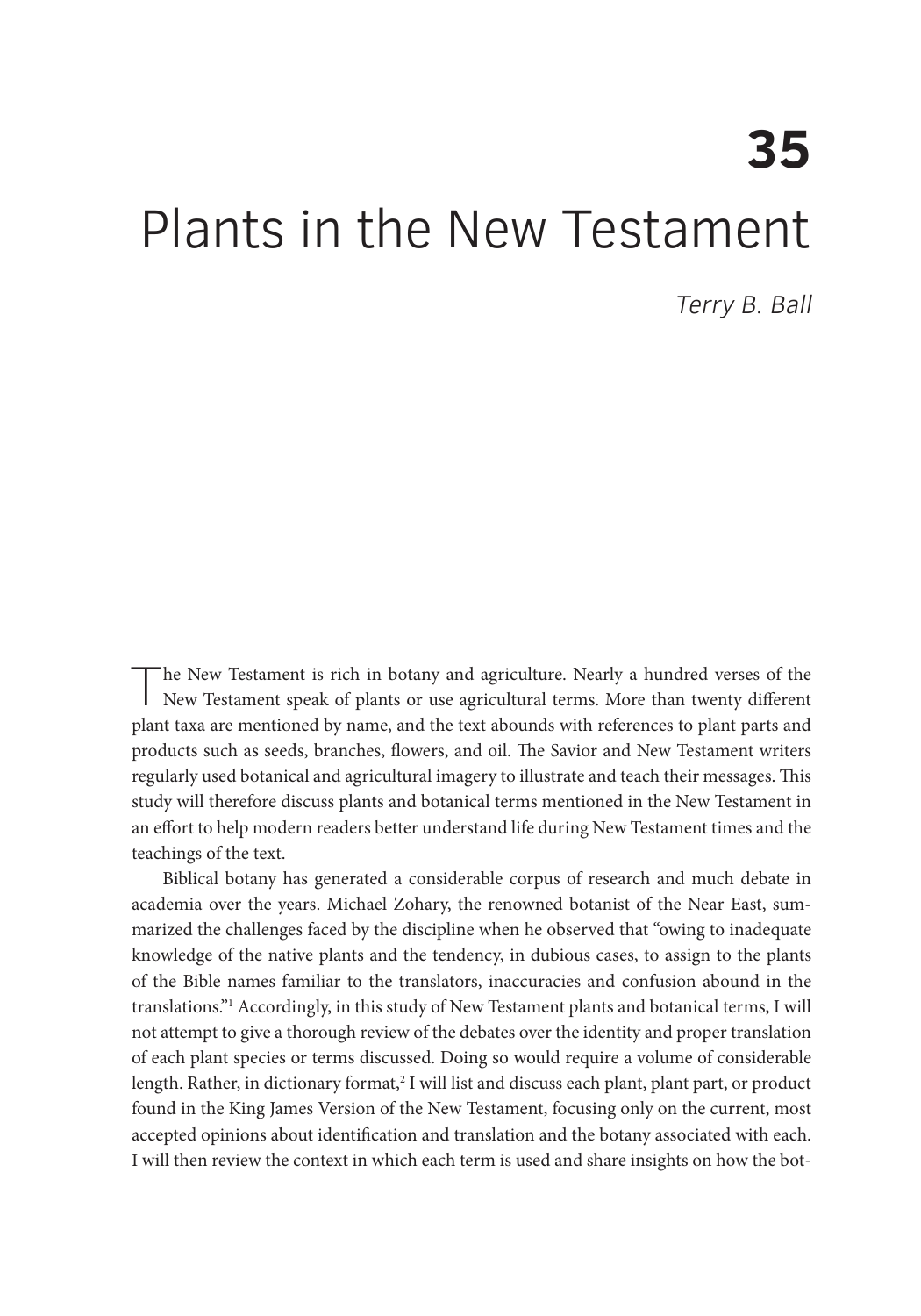any associated with the suggested identification or translation of the term can inform one's understanding of the text in which it is used.<sup>3</sup> Any exegesis that accompanies each entry will largely derive from my own understanding.

## KJV Botanical Term

**Aloes (***aloē***, ἀλόη, 1x**): A plant or plant product that was mixed with myrrh and used for preparing bodies for burial in Jesus's time. Nicodemus brought "about an hundred pound weight" (ca. 75 US pounds) of the mixture to help Joseph of Arimathea prepare the crucified Christ for burial by wrapping the body in linen layered with the "spices" (John 19:38–40). The exact species from which "aloes" were derived has been a matter of debate. Aloe is also mentioned in the Old Testament, typically in the context of being mixed with myrrh to make a desirable fragrance (Song of Solomon 4:14; Proverbs 7:17; Psalm 45:8; compare Numbers 24:6). Most agree the Old Testament aloe is derived from some species of *Aquillaria*, most likely *Aquillaria agallocha*, which is native to East Africa and northern India and commonly known as eaglewood, or perhaps *Santalum album* (sandalwood), which is likewise native to India. Wood and extracts from both species were highly prized for making fragrances. Some feel that because both the Old Testament and New Testament aloes were used in combination with myrrh, they are likely the same species, but most conclude that the New Testament aloe used to prepare the body of Christ was more likely derived from *Aloe succortrina,* a true aloe that is native to the island of Socotra (Arabian Sea), because the oil extracted from the fleshy, succulent leaves of the plant has a long history of use for embalming in ancient Egypt and elsewhere. Being both rare and imported, any of these possible species for the source of the aloes used to prepare Christ's body for interment would have been very costly. The large amount of the precious commodity donated by Nicodemus indicates the respect he must have held for Jesus. Thus, worshipful men offered precious plant products both to welcome Christ into the world and to bid him farewell (Matthew 2:11; John 19:39).

**Anise (***anēthon***, ἄνηθον, 1x):** A plant tithed in New Testament times. The Greek term translated as "anise" in the KJV likely does not refer to the common anise, *Pimpinella anisum*. Though it is a valuable plant cultivated in temperate climates to be used as a condiment and spice, it does not appear to have been planted in Bible lands during New Testament times. Rather, the Greek *anēthon* more likely refers to the common dill, *Anethum graveolens*. This versatile member of the carrot family has been cultivated in the Levant from Neolithic times and grows wild there as well. Leaves of the plants were, as today, a popular pickling agent, and the aromatic seeds and seed oil were used as a flavoring and medicinally as a carminative. The Talmud requires tithes to be paid on the greens, stems, and pods of dill.<sup>4</sup> Christ endorsed the payment of tithes in "anise" but condemned those who did so as a show of piety while omitting the "weightier matters of the law" such as "judgment [justice], mercy, and faith" (Matthew 23:23).

**Barley (***krithē***, κριθή, 3x):** A cereal crop domesticated and cultivated since Neolithic times throughout much of the ancient Near East. Barley continues to be an important cereal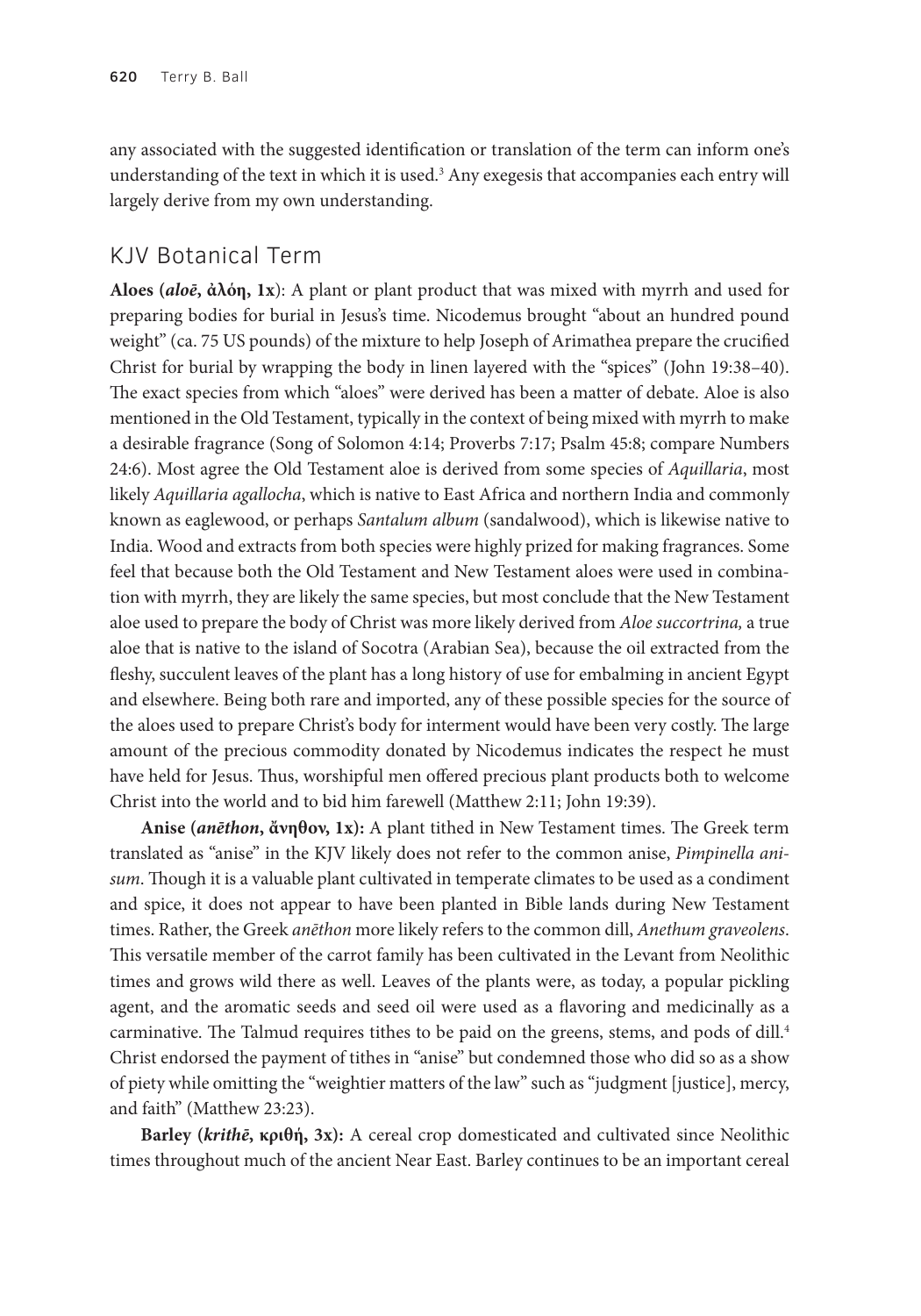crop throughout much of the world today. The most common species of cultivated barley, *Hordeum vulgare*, includes both two-rowed and six-rowed varieties, differentiated by the number of fertile or grain-producing flowers found on the seed spike. Anciently, barley, along with wheat, constituted the primary cereal staples from Egypt through the Levant to Mesopotamia and Asia Minor. Though barley makes inferior flour and bread compared to wheat, being lower in gluten protein, it was still widely grown because it tolerates a much wider range of climates and soil types and ripens much earlier than wheat.

In New Testament times, barley loaves were the common or poor man's fare. Thus, it is not surprising that the peasant "lad," whose donation fed the five thousand, had but five barley loaves of bread (John 6:9, 13), nor that three measures of barely could be purchased for the price of one measure of wheat (Revelation 6:6).

**Bramble (***batos***, βάτος, 1x**)**; bush (***batos***, βάτος, 4x):** A thorny bush, most likely *Rubus sanguineus* or *Rubus ulmifolius*, both native to the Holy Land and commonly called "holy bramble" or "wild blackberries." These *Rubus* species are evergreens with long, typically intertwining branches armed with sharp, hooked prickles and often growing in dense thickets. They produce a small, edible, black-colored berry.

Christ illustrated the truth that one can discern a person's nature by what that person produces when he explained that one does not gather grapes from a bramble bush (Luke 6:44). New Testament writers used this same Greek word for bramble to refer to the burning bush out of which God spoke to Moses (Mark 12:26; Luke 20:37; Acts 7:30, 35).

**Briers:** *See* Thistle.

**Cinnamon (***kinamōmon***, κινάμωμον, 1x):** A spice and perfume made from the inner bark or extracted oil of the Ceylon cinnamon tree, *Cinnamomum zeylanicum*, native to Ceylon and India. The inner bark is stripped from the younger shoots of mature trees and rolled and dried into cylinders, or "quills," for trade. The dried quills can be ground into spice. Cinnamon oil can be extracted from both the bark and the mature fruit of the tree.

In biblical times, cinnamon was a costly and prized import. It was a principal component of the "holy anointing oil" Moses was commanded to make for anointing the tabernacle, its furnishings, and those who ministered therein (Exodus 30:22–33) and was used by the temptress to perfume her bed (Proverbs 7:17; compare Song of Solomon 4:14). John the Revelator foresaw that the merchants of the earth would mourn the fall of worldly Babylon, for it was an important market for their cinnamon (Revelation 18:10–15).

**Corn (***sitos***, σῖτος, 1x;** *kokkos***, κόκκος, 1x); corn fields (***sporimos***, σπόριμος, 3x); ears of corn (***stachus***, στάχυς, 4x); treading out corn (***aloaō***, ἀλοάω, 2x); grain (***kokkos***, κόκκος, 1x):** *Corn* is a generic term used in the KJV for cereal grains such as wheat and barley. Corn in the KJV Bible should not to be confused with New World corn or maize (*Zea mays*).

The Pharisees accused Christ's disciples of breaking the law when on a Sabbath day while passing through fields of "corn" (grain), they plucked "ears of corn" to eat (Matthew 12:1; Mark 2:23; Luke 6:1; compare Mark 4:28). In speaking of his impending death, Christ explained to his disciples that unless a "corn," or kernel of wheat, is placed in the ground and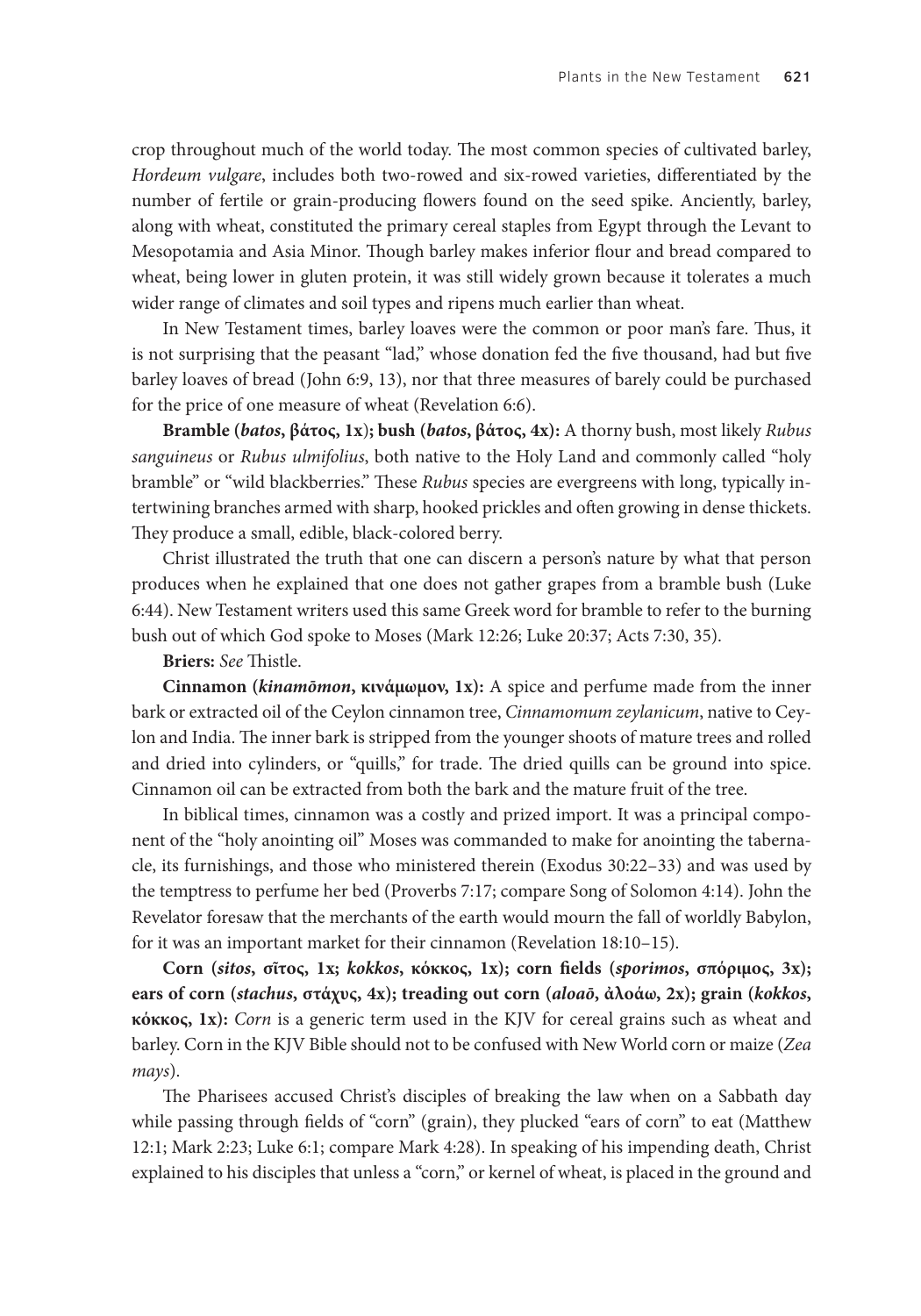dies, it cannot bring forth fruit (John 12:24). In reviewing the history of Israel's rejection of God and his covenants, Stephen recounted how Jacob sent their forefathers to Egypt during a famine because he had heard there was "corn" (grain), there (Acts 7:12). As he justified the necessity of receiving material support for their ministry from the people of the church, Paul reminded them that just as the law of Moses prohibited the muzzling of the oxen that "treadeth out the corn," or threshed the grain, so too those in the service of God should not be denied sustenance from those among whom they labored (1 Corinthians 9:9; compare 1 Timothy 5:18).

**Cummin (***kuminon***, κύμινον, 1x):** *Cuminum cyminium*, a member of the carrot family. Cummin has a long history of cultivation and use in the Near East. Ground seeds from the plant are used as a flavoring for breads, soups, and other dishes, and oil extracted from the seeds can be used in perfumes. It was used medicinally as an antispasmodic and was thought to be good for the eyes.

Cummin was one of the plants tithed under Mosaic law. Christ accused certain scribes and Pharisees of punctiliously paying "tithe of . . . cummin" while neglecting the more important virtues such as justice, mercy, and faith (Matthew 23:23).

**Figs (***sukon***, σῦκον, 3x); fig tree (***sukē***, συκῆ, 16x); unripe figs (***olunthos***, ὄλυνθος, 1x):** The common fig, *Ficus carica*. Figs have long grown both wild and cultivated in orchards and private residences throughout Bible lands, and they have been an important staple in the Levant from as early as Neolithic times, throughout the biblical era, and into modern times. Fig plants vary in shape from shrubs to trees, depending on growing conditions and varieties. In nature they rely on a symbiotic relationship with a species of wasp for pollination, though varieties exist that require no fertilization to produce fruit. In the Mediterranean climate, figs can yield two crops of fruit each year: winter figs that are ripe by June and summer figs that ripen in August or September. Ripe winter figs may persist on a tree even when summer figs are just beginning to form. Because of their high sugar content, fig fruits can be dried and stored for long periods of time. Anciently, dried fig cakes were regularly prepared to be used between fruitless seasons.

Figs are the first plant mentioned by name in the Bible (Genesis 3:7) and find frequent reference thereafter. They are listed as one of the seven species that characterized the land of Israel (Deuteronomy 8:8). Abigail sent two hundred fig cakes to appease David for her husband's ill-advised arrogance (1 Samuel 25:3–18), and Isaiah prescribed "a lump of figs" to treat King Hezekiah's near-fatal boil (2 Kings 20:7).

Christ used figs to teach his disciples. To illustrate that false prophets cannot bring forth good works, he rhetorically asked if men gather figs (*sukon)* of thistles (Matthew 7:15–20; compare James 3:12). In the Olivet Discourse, he used a parable of a fig tree (*sukē*) to invite his disciples to be observant of the signs of his millennial return, explaining that just as they know summer is imminent when they see a fig tree put forth new branches and leaves, so too they can know his return is at hand when they see the prophecies he had just shared with them fulfilled (Matthew 24:32–33). On one of his final journeys from Bethany to Jerusalem, Christ cursed a barren fig tree, which subsequently withered and died, to provide a manifes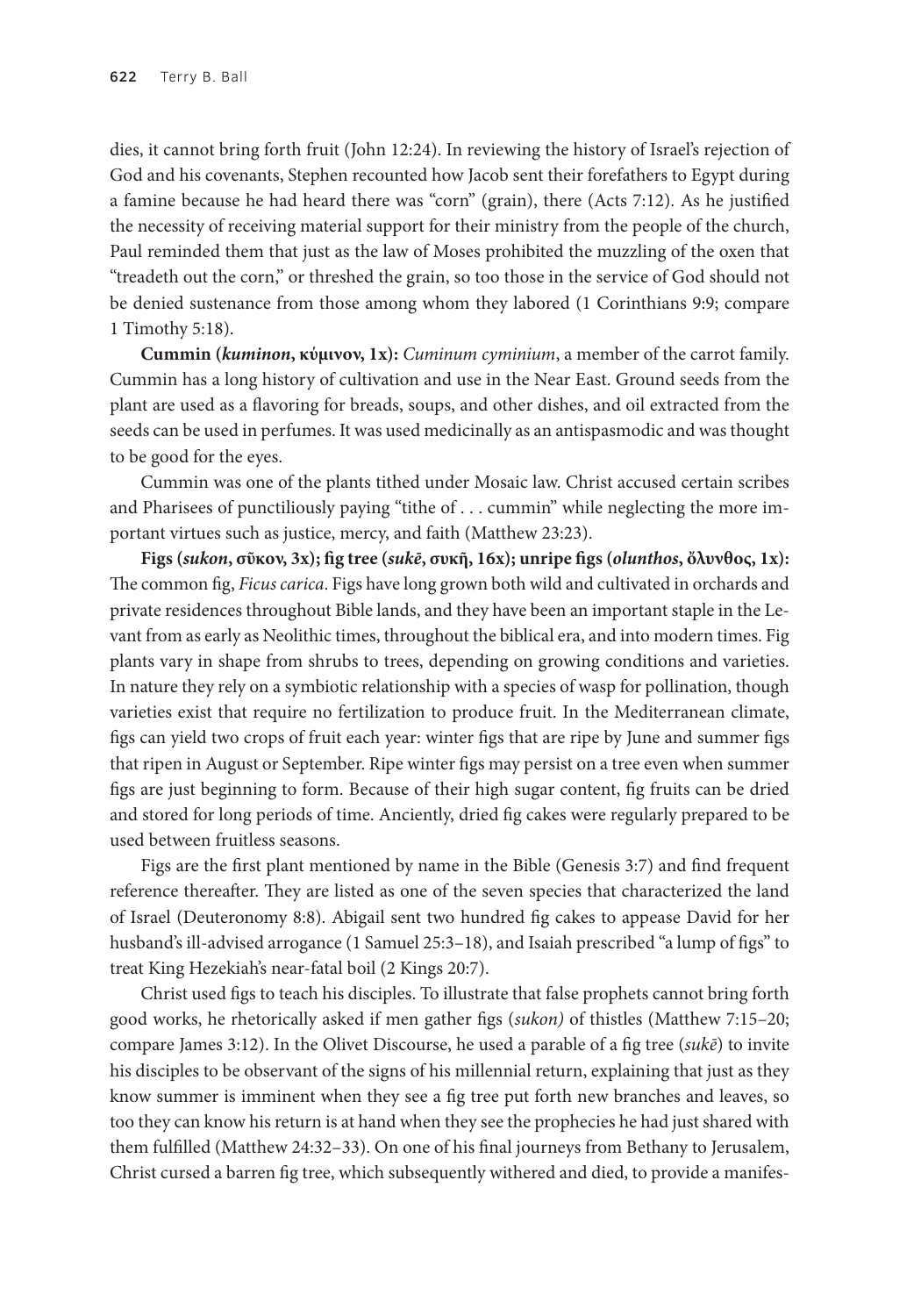tation not only of his power but also the power that his disciples could exercise through faith and prayer (Matthew 20:19–22; Mark 11:12–14, 20–24). John used the imagery of unripe figs (*olunthos)* falling from a tree in a strong wind to illustrate how the stars would fall from heaven as part of the natural catastrophes that would accompany the opening of the sixth seal (Revelation 6:13).

**Flax (***linon***, λίνον, 1x); linen (***linon***, λίνον, 1x); linen cloth (***sindón***, σινδών, 5x); fine linen (***bussos***, βύσσος, 5x); linen clothes (***othonion***, ὀθόνιον, 5x):** The common flax, *Linum usitatissimum.* Flax is perhaps the oldest source of plant textile fibers. Cloth made from flax is best known as linen, a term derived from the Greek *linon*. It is an annual herb that grows up to three feet tall and has long narrow leaves and showy blue flowers. Cultivation of flax for textiles likely originated in the Near East and is thought to have begun as early as the late Neolithic period.

Linen is mentioned throughout the Bible, first appearing as the fine fabric in which Pharaoh dressed Joseph as he appointed him second in command over Egypt (Genesis 41:37– 42). Fine linen could be regarded as a sign of wealth and materialism (e.g., Luke 16:19; Revelation 18:12, 16), while pure and white linen clothed angels and saints (e.g., Revelation 15:6; 19:8, 14). In the KJV the Greek *linon* is translated as "flax" only once, when Matthew explains how, when Jesus charged those whom he had healed to not speak of the miracle, he was fulfilling a prophecy of Isaiah, wherein the prophet foretold that the mortal Messiah's passing would be so quiet, gentle, and unnoticed that it would not even "quench" a "smoking flax" (Matthew 12:14–20). In this context the "smoking flax" should be understood as a smoldering linen wick—one that even the smallest stir of wind could extinguish. Linen is likely the fabric that constituted the "swaddling clothes" that warmed and bound up the newborn Christ (Luke 2:7, 12) and certainly the fabric in which he was buried (Matthew 27:59; Mark 15:46; Luke 23:53; 24:12; John 19:40; 20:5–7).

**Frankincense (***libanos***, λίβανος, 2x):** The aromatic oleo-gum resins extracted from the resin ducts found in the bark of several species of trees in the genus *Boswellia*, including *B. sacra* (found in Arabia and Somalia), *B. papyrifera* (found in Northeast Africa), *B. frereana* (found in Somalia), and *B. serrata* (found in India). Anciently, the precious gum resin produced by these trees was used in a myriad of ways. For example, it was burnt alone or mixed with other materials to make incense for votive and ceremonial purposes; burnt as a fumigant to cleanse and reduce odors; powdered to make fragrant talc and cosmetics; and burnt, chewed, eaten, or powdered to treat a wide variety of maladies such as infertility, bags under the eyes, hemorrhoids, broken bones, and gout. Owing to the remote and very restricted habitat in which the trees grow, the tightly controlled and costly import of the gum resin, and the demand for the product, frankincense was typically a rare and expensive commodity. It often commanded fabulous prices in the markets of the Roman Empire, at times equated with that of gold, and was considered a gift worthy of emperors and kings.

The wise men from the East brought frankincense as a gift for the infant Jesus (Matthew 2:11), not only reflecting the stature and reverence they felt the child deserved, but also significantly enriching the humble peasant family. John the Revelator describes the weeping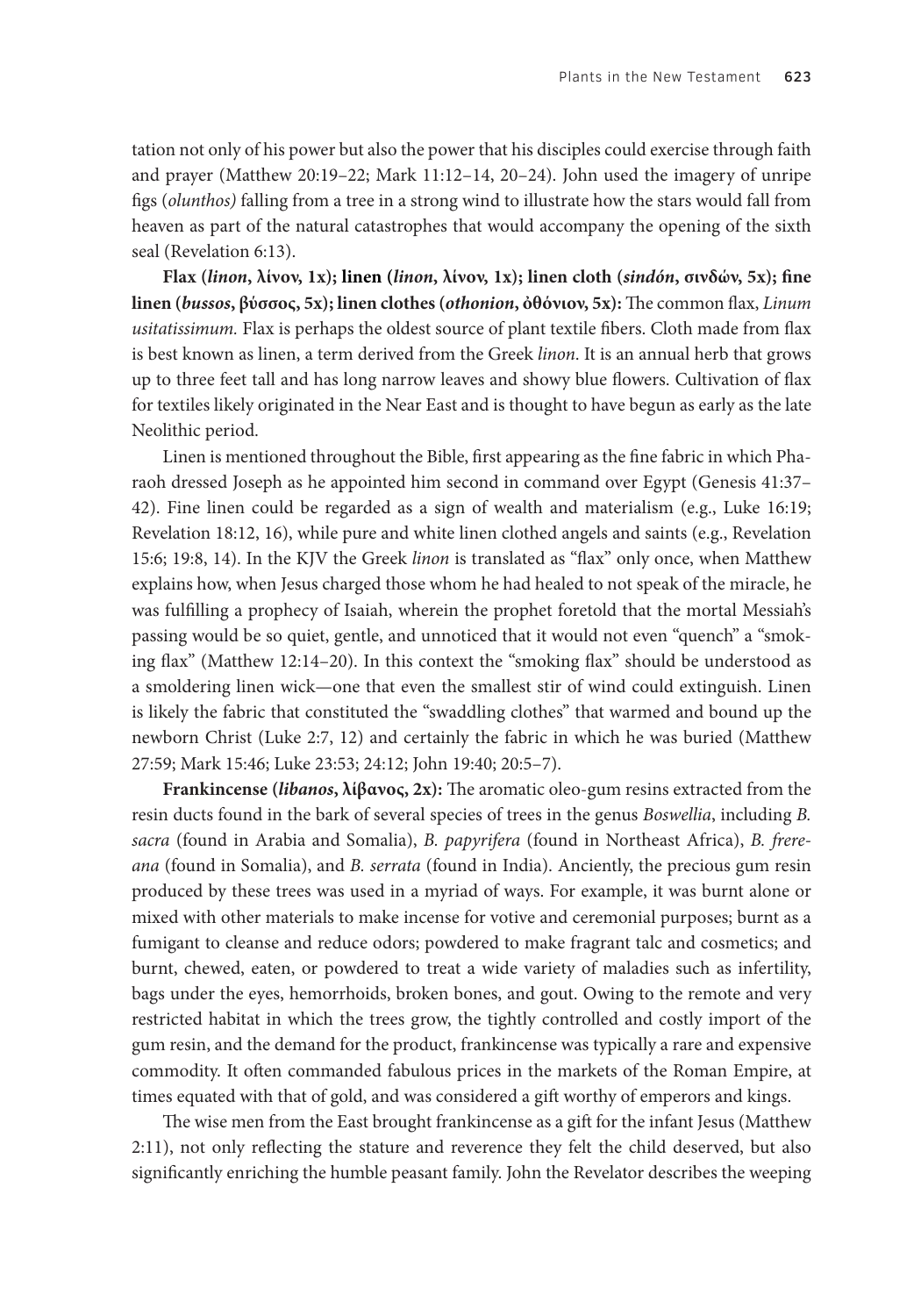and wailing that will arise from merchants that deal with costly commodities such as frankincense when they realize that the sudden fall of worldly and extravagant Babylon deprives them of a market lustful for their precious wares (Revelation 18:10–15).

**Gall (***cholé***, χολή, 2x):** Likely bitter herbs or some other bitter substance. True gall is actually the bile produced in the bile ducts of animals and is very bitter. Hence, *gall* has become associated with bitterness (e.g., Acts 8:23). Matthew records that Christ was offered "vinegar to drink mingled with gall" (Matthew 27:34), while Mark's parallel account reports he was offered "wine mingled with myrrh" (Mark 15:23), suggesting that the gall Matthew spoke of was actually a bitter herb such as myrrh.

#### **Grain:** *See* Corn.

**Grapes (***staphulē***, σταφυλή, 3x); vine (***ampelos***, ἄμπελος, 9x); vinegar (***oinos***, οἶνος, 1x;** *oxos***, ὄξος, 5x); vineyard (***ampelón***, ἀμπελών, 20x); vineyard, dresser of (***ampelourgos***, ἀμπελουργός, 1x); wine (***oinos***, οἶνος, 30x); wine, given to (***paroinos***, πάροινος, 2x); wine, excess of (***oinophlugia***, οἰνοφλυγία, 1x); wine, new (***gleukos***, γλεῦκος, 1x):** The common grape, *Vitis vinefera*. The grape is a shrubby deciduous vine that sends forth from its base many long, sprawling, and climbing branches that can, under ideal circumstances, reach up to thirty feet in length and grow up to twelve feet in a year. The leaves are typically fist-sized and shaped with three to five large, toothed lobes, but size and shape can vary considerably. The bee-pollinated flowers mature into delicious berries that grow in clusters and can vary widely in size, color, texture, and flavor depending on variety and edaphic conditions. Grapes grow marvelously in Bible lands, with reports of plum-sized grapes growing in clusters that average ten to twelve pounds not uncommon. Fresh grapes, raisins, and wine have been primary components of both the sustenance and economy of the people in the Levant since the dawn of history.

Planting a vineyard was one of Noah's earliest acts after leaving the ark (Genesis 9:20), and grapes are listed among the seven species that characterize the bounties of the promised land (Deuteronomy 8:7–8). The annual grape harvest during biblical times was a season of great rejoicing as the fruit was gathered and then eaten fresh, dried into raisins, or, most commonly, processed into wine by treading out the fruit's sweet juice in the winepress or vat. Vocabulary associated with grapes and viticulture abounds in the Bible, such as *vines*, *vineyards*, *wine*, *vinegar*, *winevat*, *winefat*, *winepress*, *vinedressers*, *winebibbers*, and *being drunken with wine.* Flourishing vines were a type for divine favor (e.g., Amos 9:13), and difficulties in viticulture a sign of divine displeasure and punishment (e.g., Isaiah 5:1–6; 16:10).

In the New Testament, John indicates that Christ began the miracles of his ministry with the transforming of water into wine at the wedding in Cana (John 2:1–11). Christ mentioned vines and wine regularly in his teachings. He identified himself as the "true vine" and his disciples as "the branches" that would be pruned (purged) to bring forth more fruit or taken away if unproductive. He promised that those branches that would "abide" in him would be empowered and made fruitful, but they would be cast off and burned if they did not (John 15:1–8). Vineyards provided the setting for several of Christ's parables, including the parable of the laborers hired throughout the day (Matthew 20:1–16), the parable of the two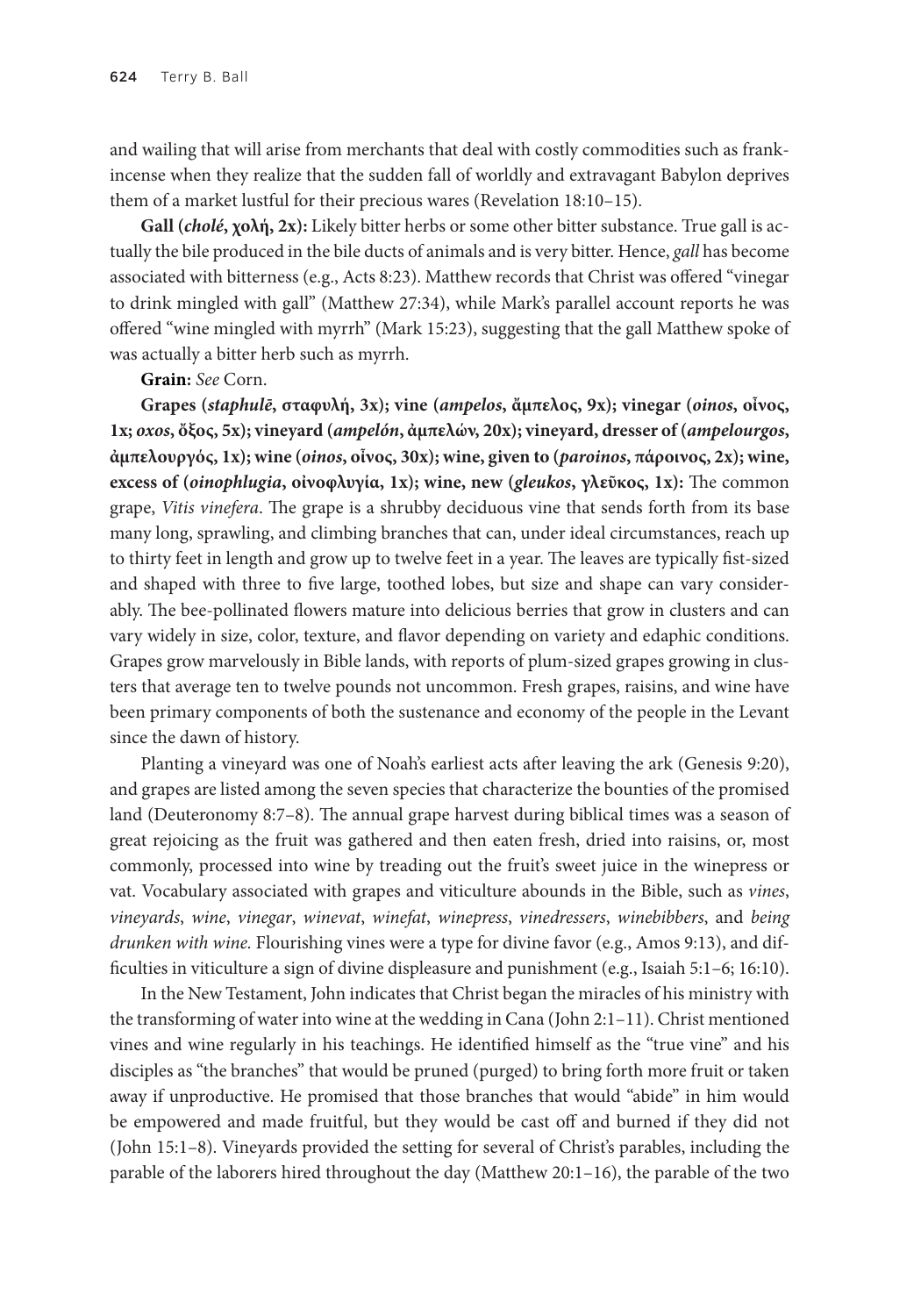sons (Matthew 21:28–32), the parable of the wicked husbandmen (Matthew 21:33–41; Mark 12:1–9; Luke 20:9–16), and the parable of the barren fig tree (Luke 6:1–10), in which figs and grapes were cultivated together, a common practice even today. In the parable of the good Samaritan, the rescuer poured a mixture of wine and oil into the victim's wounds to treat them (Luke 10:30–34). In the Sermon on the Mount, Jesus taught that one could identify false prophets by their actions and teachings, or "fruits," explaining that one does not gather "grapes of thorns" (Matthew 7:16; compare Luke 6:44; James 3:12).

In explaining to John the Baptist's disciples why his followers did not observe the fasting practices of the Pharisees, Christ reminded the questioners that one does not put "new wine" into "old bottles" lest the bottles break and the wine be lost (Matthew 9:14–17; Mark 2:18–22; Luke 5:33–39). The wine bottles in this metaphor were made of partially tanned animal skins that, when new, are pliable and elastic but become dry and brittle with age. If one were to put new wine into old bottles, the gas given off as the wine fermented would burst the brittle containers. Accordingly, new wine is stored only in new, supple bottles that can expand as the liquor ferments. The metaphor illustrates that just as the rigid teachings of the Pharisees could not accommodate Christ's gospel, Christ's disciples need not conform to Pharisaical practices.

As Jesus instituted the sacrament at the Last Supper, he used wine ("fruit of the vine") to represent his "blood of the new testament" shed "for the remission of sins" (Matthew 26:27– 29; compare Mark 14:23–25; Luke 22:17–18). On the cross, Jesus was offered vinegar after earlier refusing vinegar mixed with gall according to Matthew (Matthew 27:34, 48) and wine mixed with myrrh according to Mark (Mark 15:23, 36; compare Luke 23:36; John 19:29–30). *Vinegar* in these passages refers to sour or acidic wine that was a common drink among the Roman soldiers. Gall is an excretion of the liver and myrrh a bitter-tasting oleo-gum-resin produced by *Commiphora* sp. (see "Myrrh" herein). Some speculate that the "gall" or "myrrh" in these accounts may actually refer to wormwood (see "Wormwood" herein) or some other bitter substance, but whatever constituted the concoction, its purpose seems to have been to dull the senses of the one being crucified, perhaps suggesting why the atoning Christ refused to drink the mixture but partook of the unmixed "vinegar" (actually sour wine).

Those following Nazarite vows, such as John the Baptist, were prohibited from partaking of any product of the vine (Luke 1:15; compare Luke 7:33; Numbers 6:1–3). On the day of Pentecost some thought those speaking in different languages were drunk, being "full of new wine" rather than the gift of tongues (Acts 2:13). Paul counseled the faithful Romans to not drink wine if it would cause others to stumble or be offended (Romans 14:21) and the Ephesians to "be not drunk with wine" (Ephesians 5:18; compare 1 Peter 4:3). He admonished that bishops and deacons should not be given to wine, but that a little wine could be helpful for the stomach and certain infirmities (1 Timothy 3:3, 8; 5:23; Titus 1:7).

In Revelation, an angel warned John that those who "worship the beast" would drink the "wine of the wrath of God," and a subsequent angel likened the wicked to ripened clusters of grapes that would be gathered and trodden in the winepress of the wrath of God when the "Son of man" appeared (Revelation 14:10–20). Ultimately, Babylon would receive the "wine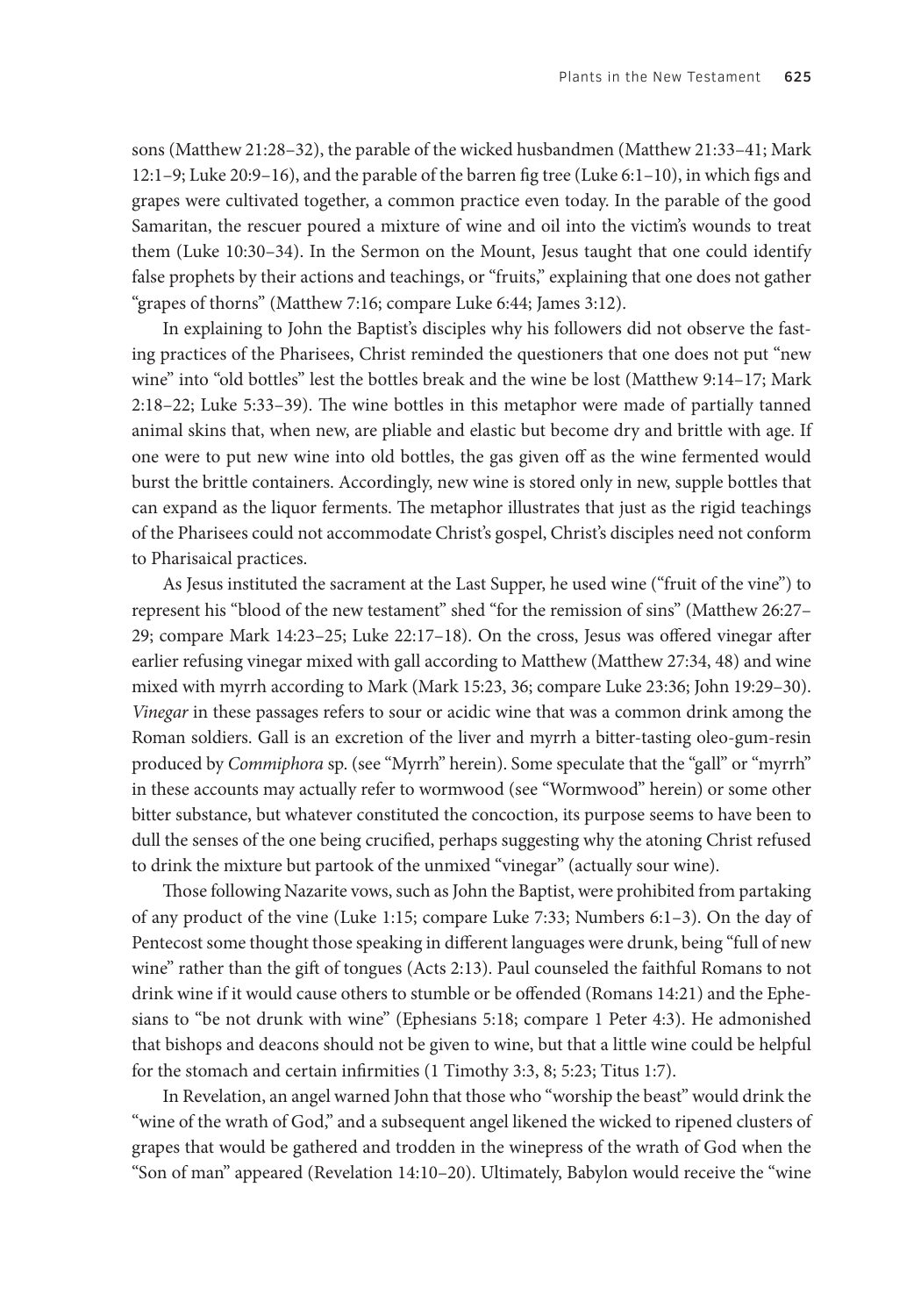of the fierceness of [God's] wrath" for imbibing in the wine of her fornication (Revelation 16:19; 17:2; compare Revelation 18:3, 13).

**Grass (***chortos***, χόρτος, 10x); hay (***chortos***, χόρτος, 1x):** *Grass* is a general term for species of Poaceae, a large and nearly worldwide family of monocot plants. The Greek *chortos* can also refer to hay or herbage in general. With its wide variety of climates and ecosystems, the Holy Land today supports over four hundred species of grass, though some are recent imports to the region. While luxuriant meadows and pastures of grass are rare and typically must be maintained through human cultivation or grow near water sources, hardy wild grasses can be found throughout the land, from the dry deserts of the Negev, through the rolling hills of the Shephelah, in the rugged mountains of the Judean wilderness, among the forests of Bashan, and, most abundantly, in the more fertile and wet northern environs. In the harsher and drier climates, many grass species go through their entire life cycle in a very short period of time, sprouting as precipitation permits, maturing, dropping their seeds, and then disappearing from the landscape in a matter of weeks.

Jesus used the imagery of such transient grass—"which to day is, and to morrow is cast in the oven" but which, like "the lilies of the field," is beautifully clothed by God—to encourage his followers to trust that God will likewise clothe them (Matthew 6:28–31; compare Luke 12:27–28). James similarly likened the fleeting nature of wealth to grass that withers in the sun (James 1:10–11), and so Peter also, quoting imagery from Isaiah, assured that, like grass, the "glory of man" will fade and wither, "but the word of the Lord endureth forever" (1 Peter 1:24–25; compare Isaiah 40:6–8). The five thousand miraculously fed with five loaves and two fishes sat on grass as they received their portion from the disciples (Matthew 14:19–20; John 6:9–12). John the Revelator saw "all green grass" burnt up at the sounding of an angel's trumpet, while the devouring locusts unleashed by another angel's trumpet were commanded to not hurt "the grass of the earth" as they attacked those that did not have "the seal of God in their foreheads" (Revelation 8:1–7; 9:1–4). Paul listed *hay*, perhaps referring to dried grass used to fill chinks in walls, as one of the possible building materials that individuals might use to build upon the foundation of Jesus Christ, warning that whatever they built upon that foundation would eventually be tested by fire to their great loss or reward (1 Corinthians 3:10–15).

**Hay:** *See* Grass.

**Herbs (***lachanon***, λάχανον, 4x;** *botané***, βοτάνη, 1x):** A general term for herbs, garden plants, or vegetables. Jesus likened the future of the kingdom of heaven to a mustard plant that, though it grows from the "least" or smallest "of all seeds," eventually matures into the "greatest among herbs" (Matthew 13:31–32; compare Mark 4:31–32). Christ chastised the Pharisees for piously paying tithes in herbs while ignoring important virtues such as justice and love (Luke 11:42). Paul admonished the Romans not to dispute with nor despise one who "eateth herbs" (meaning vegetarians), thinking such a diet is required by the law (Romans 14:1–3). To the Hebrews, Paul explained that those who fall away are like poor soil that does not benefit from the rains of heaven and bears only "thorns and briars" that will be burned, while those who stay true to the faith are like good earth that "drinketh in the rain"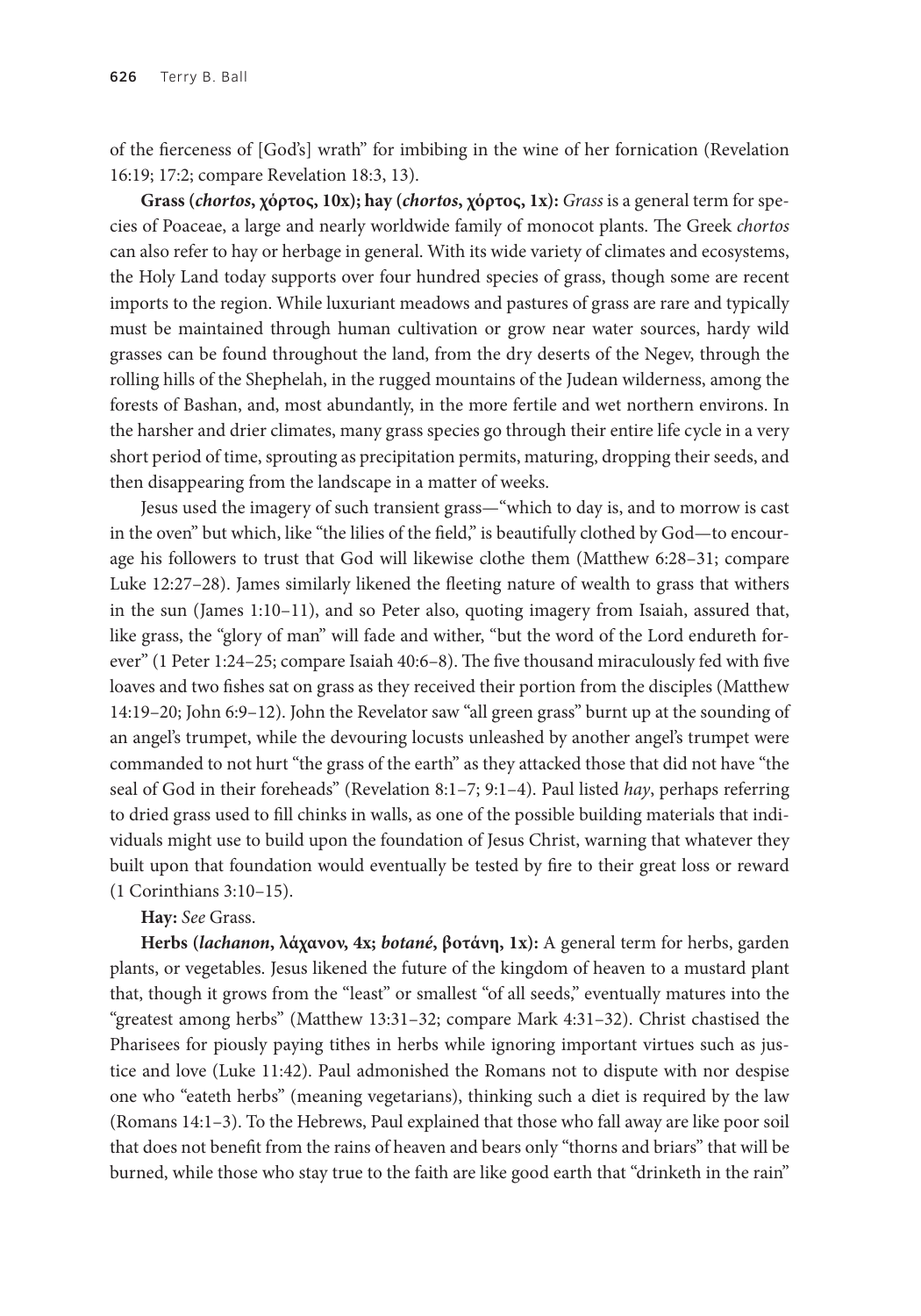and brings forth "herbs" for those who tend it, thus obtaining the blessing of God (Hebrews 6:4–9).

**Hyssop (***hussópos***, ὕσσωπος, 2x):** Likely *Origanum syriacum*, the Syrian hyssop or marjoram, but the identification is not certain. In some biblical contexts, *hyssop* may refer to other taxon or be a generic term for a group of plants. The Syrian hyssop grows among shrubs, typically in stony ground. Shrubby at the base and more herbaceous at the top, the plant can grow up to three feet tall and has hairy branches and thick, oblong to elliptical, hairy leaves. It is known as *za'atar* among the Arabs and is used in teas and as a spice.

In the Old Testament, hyssop is used in purification rites as a brush for sprinkling water and sacrificial blood (e.g., Exodus 12:22; Leviticus 14:4, 6, 52) and as a purifying agent (e.g., Psalm 51:7; Leviticus 14:52). Paul reminded the Hebrews that the blood Moses sprinkled, using hyssop, over the people, the tabernacle, and the book of the law was a type for the redeeming blood shed by Christ (Hebrews 9:11–20). John records that at one point during the Crucifixion, Christ was offered a vinegar-sopped sponge "upon hyssop" (John 19:29). Matthew and Mark have the sponge being placed on a "reed" (Matthew 27:48; Mark 15:36), which leads some to conclude that the hyssop in John's context may refer to the long stem of a reed grass (see "Reed" herein), such as Sorghum (*Sorghum bicolor*) or Giant Reed (*Arundo donax*).

**Lilies (***krinon***, κρίνον, 2x):** Likely a general term referring to several species of wildflowers, especially the crown anemone (*Anemone coronaria*). There are two true lilies reported to grow in Bible lands, the Madonna, or white lily (*Lilium candidum*), and the Chalcedonian, or red martagon lily (*Lilium chalcedonicum*). Both, however, are relatively rare and restricted to mountainous regions and thus not likely candidates for the "lilies of the field" that Jesus used to illustrate the effortless beauty of God's creation and the care he gives it (Matthew 6:28–30; see Luke 12:27–28). In contrast, the crown anemone is a common and beautiful wildflower that produces brilliant scarlet flowers that, along with other showy native flowers, fill the fields of the Holy Land with an explosion of color in early spring and then fade as summer heat desiccates the land. Jesus encouraged his disciples to trust in God's care by reasoning with them that if God would clothe the transitory grass and lilies of the field in such splendor, "how much more will he clothe you . . . ?" (Luke 12:27–28; see Matthew 6:28–30).

**Linen:** *See* Flax.

**Mint (***héduosmon***, ἡδύοσμον, 2x):** Likely horse mint (*Mentha longifolia*). Several mint species are native to Bible lands, with horse mint being the most common. It is a large species of mint that can grow up to three feet tall; produces relatively small, toothed, lanceolate to oblong leaves on stems covered with tiny hairs; and has small lilac-colored flowers clustered in terminal spikes. Mints are typically found growing along watercourses, swamps, and ditches. The delightful aroma and flavor of mints that derive from their essential oils have made them a popular condiment and flavoring for meats, soups, salads, and teas. Horse mint was also prized for its medicinal properties used in infusions as a carminative, stimulant, and mild analgesic. Along with anise and cummin, mint was one of the plants tithed under Mosaic law. Christ chastised certain scribes and Pharisees for dutifully paying tithes on these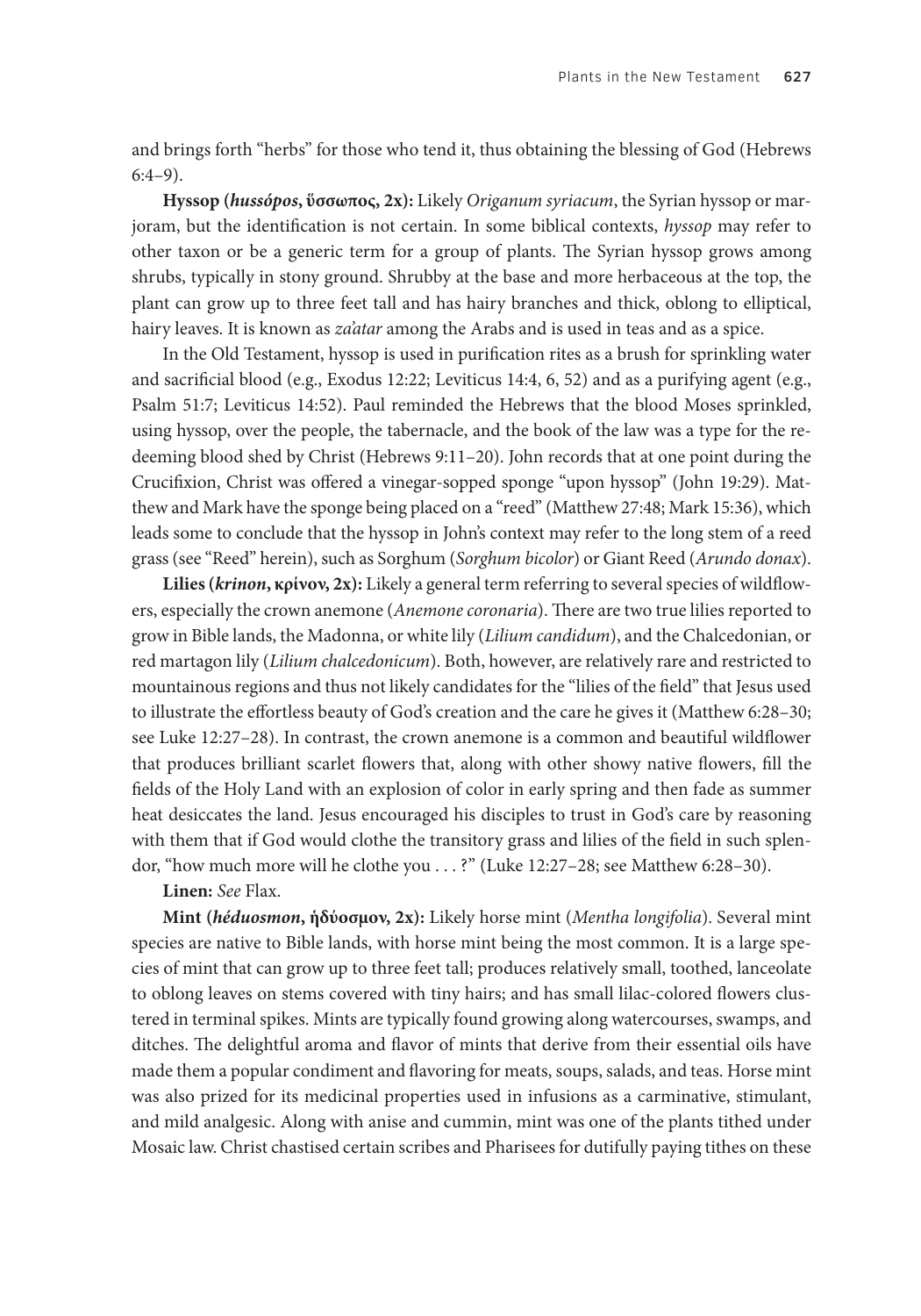commodities but ignoring the more important virtues of justice, mercy, and faith (Matthew 23:23; compare Luke 11:42).

**Mustard (***sinapi***, σίναπι, 5x):** Likely black mustard (*Brassica nigra*). Historically, the taxonomic identity of the New Testament "mustard" has been an issue of considerable debate. The white mustard (*Sinapis alba*), the charlock mustard (*Sinapis arvensis*), and even non-mustards such as the toothbrush tree (*Salvadora persica*) and the pokeberry (*Phytolacca decandra*) have all been proposed as possible identities for the plant. Today, however, most conclude that black mustard is the likely taxon of Jesus's mustard parables, for it is a common and conspicuous herb that grows abundantly in the wild and was cultivated in the Galilee during New Testament times. Black mustard has been reported to grow up to ten feet and typically reaches three to six feet in height. It produces large leaves, mostly at the base, and, at the ends of its many branches, a plethora of small, brilliant yellow flowers that mature into many-seeded elongated siliques. The tiny seeds are ground to produce the mustard powder and oil used since biblical times as a flavoring, condiment, and medicament.

Jesus likened the future growth of "the kingdom of Heaven" to a mustard grain or seed that, though small at first, even "the least of all seeds," matures to be "the greatest among herbs," even becoming a "tree" in which birds can "lodge" (Matthew 13:31–32; compare Mark 4:31–32; Luke 13:19). Hyperbole is perhaps involved in this parable, for though the seeds are small, they are not the smallest or "least" among seeds. Moreover, being an annual herb, black mustard is not a true tree. Still, the mature plants can be large and sturdy enough to support the small birds that forage on the seeds. Using a mustard seed as a proverbial type for the incredibly small, Jesus promised his disciples that even if they could have only as much "faith as a grain of mustard," they would still have the power to "remove" a "mountain," a proverbial type for the incredibly large (Matthew 17:20; compare Luke 17:6).

**Myrrh (***smurna***, σμύρνα, 2x); myrrh, mingled with (***smurnizó***, σμυρνίζω, 1x):** The aromatic oil/gum resin extracted from various species of *Commiphora* such as the African myrrh (*C. myrrha*), the Abyssinian myrrh (*C. abyssinica*), or the Indian myrrh (*C. kataf*). *Commiphora* are native to Arabia, Somalia, and Ethiopia. They are typically thick-branched shrubs or small trees that thrive in rocky and relatively arid soil. Along their robust branches, small leaves, divided into three tiny egg-shaped leaflets, nestle among stout thorns. Like other members of the Burseraceae family, such as frankincense, *Commiphora* species produce an oily gum resin that, though bitter to the taste, is highly priced for its aromatic, cosmetic, and medicinal properties. Ancient Egyptians burned myrrh resin in their temples, used it to make perfumes, and embalmed their dead with it.

In biblical times, myrrh was a precious trade commodity (e.g., Genesis 37:25; 43:11), a component of the "holy anointing oil" (Exodus 30:23–25), and an enticing perfume (e.g., Proverbs 7:17; Psalm 45:8; Song of Solomon 1:13). Myrrh appears at both the birth and death of Jesus. It was among the costly gifts brought by the wise men to honor and enrich the Christ child and his family (Matthew 2:11). Three decades later, while suffering upon the cross, Christ refused to drink the analgesic "wine mingled with myrrh" offered by his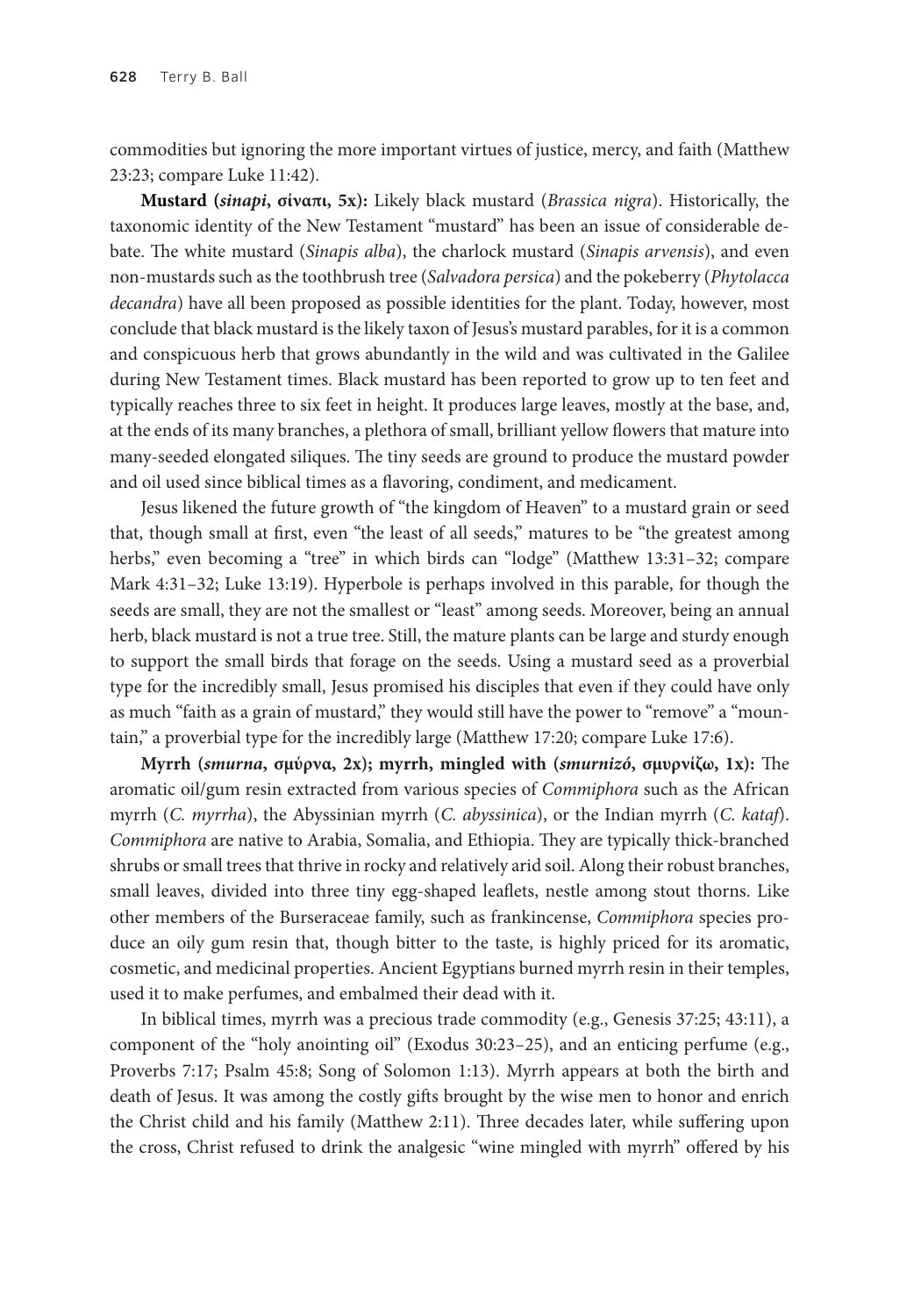tormentors (Mark 15:23). The grieving Joseph and Nicodemus layered costly myrrh and aloes within the linen wrappings used to bind the Savior's body for the tomb (John 19:39).

**Oil:** *See* Olive tree(s).

**Ointment:** *See* Olive tree(s).

**Olive tree(s) (***elaia***, ἐλαία, 3x); olive berries (***elaia***, ἐλαία, 1x); olives, Mount of (***oros tōn Elaiōn***, ὄρος τῶν Ἐλαιῶν, 7x;** *orous tōn Elaiōn***, Ὄρους τῶν Ἐλαιῶν, 2x); Olivet (***Elaiōn,* **Ἐλαιῶν, 1x); oil** (*elaion***, ἔλαιον, 11x); ointment (***muron***, μύρον, 13x):** The common olive, *Olea europea.* The olive is a magnificent tree that thrives even in the rocky and poorer soils of the Bible lands. It typically grows fifteen to twenty-five feet high, and the gnarled trunks of the oldest trees can exceed three feet in diameter. Gray to blue-green, oblong to elliptical leaves cover its many branches, and its small white flowers mature into one-seeded drupes, typically about one inch in length. The slow-growing trees can live for centuries, producing fruit even when the trunks are hollow and the larger branches ancient. The tenacious and tortured appearance of the oldest olive trees seems to characterize the Holy Land's people, culture, history, geography, and ecology.

Cultivated olives, those producing the best fruit, are propagated by grafting and from biblical times until today are found throughout the country in large commercial olive-yards, small village orchards, and private home gardens. The earliest archaeological evidence of olive use currently dates to the fourth millennium BC. Anciently the olive harvest was an important family and community activity. Ripe fruit was gathered in the autumn by beating on the limbs of the trees with sticks and placing the fallen fruit into baskets. Then various kinds of heavy, cleverly engineered stone and wooden implements were used to crush the drupes and press and separate the precious oil from the mash.

Arguably, no other plant has played a greater role in the sustenance, economy, and daily life of biblical people. Its fruit was eaten from ripe and cured to green and pickled. Its wood was prized by craftsmen for its hardness, beauty, and polished luster. Most importantly, its versatile oil permeated the daily life of every individual. It was used to make holy ointments to anoint kings and priests; burned in lamps to provide light for households, businesses, and the temple; poured on the sick for anointing; used as a base and solvent for perfumes, spices, cosmetics, medicines, incenses, and aromatics; applied as a dressing for skin and hair; and copiously consumed when used in food preparation, flavoring, and cooking.

Thus, as one might expect, olives and olive products are mentioned throughout the Bible. For example, in the Old Testament a dove brought an olive leaf to Noah to inform him that the waters of the deluge had abated (Genesis 8:11), and the olive was one of the seven species that characterized the promised land (Deuteronomy 8:8). Most, if not all, biblical references to oil, ointment, or anointing indicate the use of olive oil. Thus, Jacob poured olive oil over the memorial pillar he constructed at Bethel (Genesis 28:18). Likewise, the tabernacle and later the temple were continuously illuminated by the burning of pure olive oil (Exodus 27:20), and olive oil even constituted an essential part of many kinds of offerings (e.g., Leviticus 2:1–7, 15; 6:21).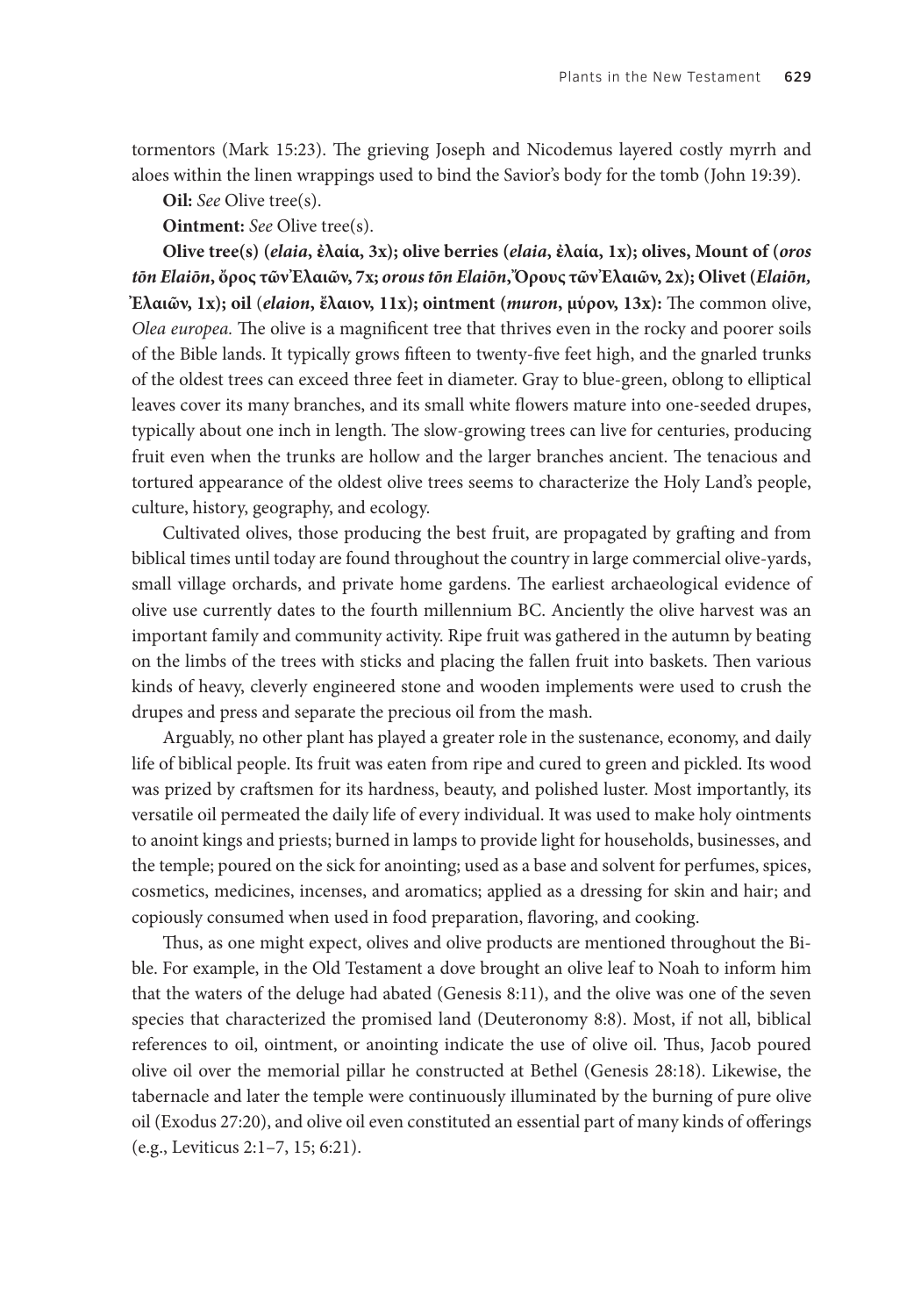Similarly, in the New Testament olives and olive products are regularly mentioned. For example, oil was used to anoint the sick (Mark 6:13; James 5:14), and Paul taught that God anointed the Son "with the oil of gladness" (Hebrews 1:8–9). It likely was an olive oil–based ointment that at least one or perhaps two devout women used to anoint Jesus as they reverenced and worshipped him in preparation for his "burial" (Matthew 26:6–13; Mark 14:3–9; Luke 7:36–50; John 12:1–9),<sup>5</sup> and the good Samaritan used oil medicinally as he poured it into the wounds of the newfound neighbor he rescued on the road to Jericho (Luke 10:29– 37). Oil is also mentioned as a trade good in parables and visions (e.g., Luke 16:6; Revelation 6:6; 18:13) and was the critical commodity in Christ's parable of the ten virgins who were awaiting the arrival of the tarrying bridegroom. The five foolish virgins who failed to bring extra olive oil appear to represent those of the faithful who wish to rejoice with the Messiah when he returns but fail to be adequately vigilant and prepared for his delayed coming. The olive oil itself perhaps symbolizes the obedience, service, study, and devotion requisite to knowing and being known by the Lord. Such oil cannot be borrowed from another or acquired at a moment's notice, but rather must be obtained before his coming through individual effort (Matthew 25:1–13).

Olive trees are also used metaphorically in the New Testament. Paul likened Israel to an olive tree and the gentile converts to wild branches grafted into its roots (Romans 11:17–24). Similarly, the two prophets who minister shortly before the appearance of the Messiah are identified as the "two olive trees" of Zechariah's vision (Revelation 11:3–4; compare Zechariah 4:11–14). Interestingly, James uses the absurdity of expecting a fig tree to produce olives to the foolishness of the faithful not controlling their tongues (James 3:2–18).

Considering the import of olives and olive products in the lives of biblical peoples, it seems appropriate that the Mount of Olives, so named for the olive orchards on its slopes, was the location for the beginning of Christ's triumphal entry (Matthew 21:1–16; Mark 11:1–14; Luke 19:29–40), the site where he taught his disciples of the future trials and triumphs of his kingdom (Matthew 24:3–51; Mark 13:3–37; compare Luke 21:37), the background for his atoning suffering, and the location of his ascension (Matthew 26:30–46; Mark 14:26–42; Luke 22:39–46; Acts 1:9–12).

**Olivet:** *See* Olive tree(s).

**Palm (***phoinix***, φοῖνιξ, 2x):** The date palm, *Phoenix dactylifera*. The date palm is one of the most ancient and characteristic of all fruit trees in the Holy Land. Typically growing thirty to sixty feet tall, its unbranched trunk terminates in an explosion of fibrous pinnate fronds six to nine feet long. Female trees produce huge clusters, often weighing thirty to fifty pounds, of single-seeded fruits that are prized for their sweet, fleshy pulp. The archaeological evidence for date cultivation dates back to about 4000 BC in the Levant. Historically, every part of the date tree was used. Date fronds were used for thatching and fence building. The fibrous leaves were formed into household utensils, and also used for weaving mats and baskets. The massive trunks provided timber for fences and rafters. Rope was made from date tree fibers. Most importantly, the fruit and honey derived from it were important parts of the biblical diet.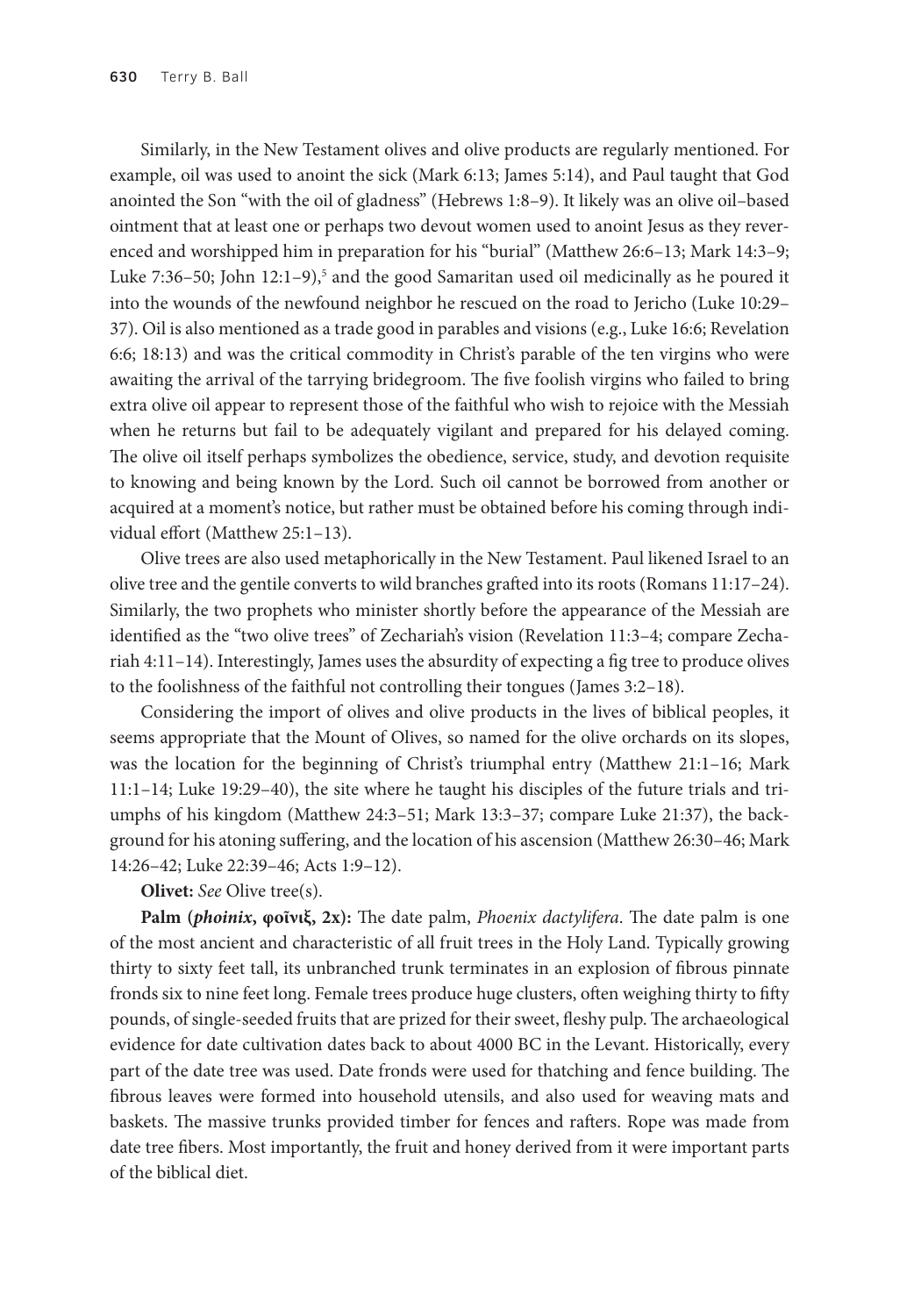Moses identified dates, referring to their "honey," as one of the seven species that were indicative of the bounty of the promised land (Deuteronomy 8:8). Carvings of date leaves and trunks were used as architectural embellishment on Solomon's temple (1 Kings 6:29, 32; compare Ezekiel 40:31). Jericho is called the "city of palm trees" (Deuteronomy 34:3), and the Hebrew word for dates, *Tamar,* was a common name for biblical places and persons (e.g., Genesis 14:7; 38:6; 2 Samuel 13:1; 2 Chronicles 8:4). "Bethany," the home of Martha, Mary, and Lazarus and site of some of the Savior's most moving experiences (e.g., John 11–12), means "the house of dates." During the Feast of Tabernacles, the covenant people were instructed to take "boughs of goodly trees," including "branches of palm trees, . . . [and] rejoice before the Lord your God seven days" (Leviticus 23:40). Thus, the waving of palm fronds became a practice of rejoicing and praise. Today Christians celebrate "Palm Sunday," commemorating Christ's triumphal entry into Jerusalem, wherein those praising him "took branches of palm trees, and went forth to him" crying "Hosanna: Blessed is the King of Israel" (John 12:13). John saw in vision great multitudes from every nation, kindred, people, and tongue likewise holding "palms in their hands" as they worshipped God and the "Lamb" (Revelation 7:9).

**Reed (***kalamos***, κάλαμος, 11x):** A generic term for exceptionally tall, slender grass species that generally grow in water or marshy ground. They typically have robust stems that are often hollow or segmented. Depending on context, the Greek root *kalamos,* translated as "reed" in the KJV, can refer to an actual reed plant, a reed pen, a reed staff, or a reed measuring rod. Several species of grasses native to Bible lands fit the description of reeds. Four species of the common reed, *Phragmites* sp., grow in the Levant, with *Phragmites australis*  being the most abundant. They are common in swamps and marshy areas where they range from three to fifteen feet in height. The hollow and jointed canes produced by these reeds were used for mats, pens, walking sticks, hedges, and even home construction. The giant reed grass, *Arundo donax,* is an especially large reed that can grow up to twenty feet tall and has stems as thick as three inches in diameter. Along the Jordan River and some coastal regions of the Dead Sea, it can grow in nearly impenetrable thickets. Its canes have historically been used for such items as measuring rods, walking sticks, fishing rods, and musical pipes. Durrah or Indian millet, *Sorghum bicolor,* is another reedlike grass that typically grows up to six feet tall in the Holy Land. The stems have a thick pith, like sugarcane, but it is not sweet. It is cultivated both in the lowlands and mountains as a summer crop that does not need irrigation. Its globular seeds, also known as Jerusalem corn, have historically been used for animal feed and to make a coarse bread and meal. Cattails (*Typha* sp.), though not grasses, are another genus of reedlike plants native to the Holy Land. These aquatic or semiaquatic species can grow nine to twelve feet tall and have long sticklike fruiting stems. Their leaves are used in basketwork and mat making.

Jesus implied that John the Baptist was not a "reed shaken with the wind," perhaps indicating that he was not one moved to-and-fro by every gust of adversity or popular culture he was not a waverer (Matthew 11:7; Luke 7:24). Matthew saw in Jesus's charge to those he healed to "not make him known" a fulfillment of Isaiah's messianic servant prophecy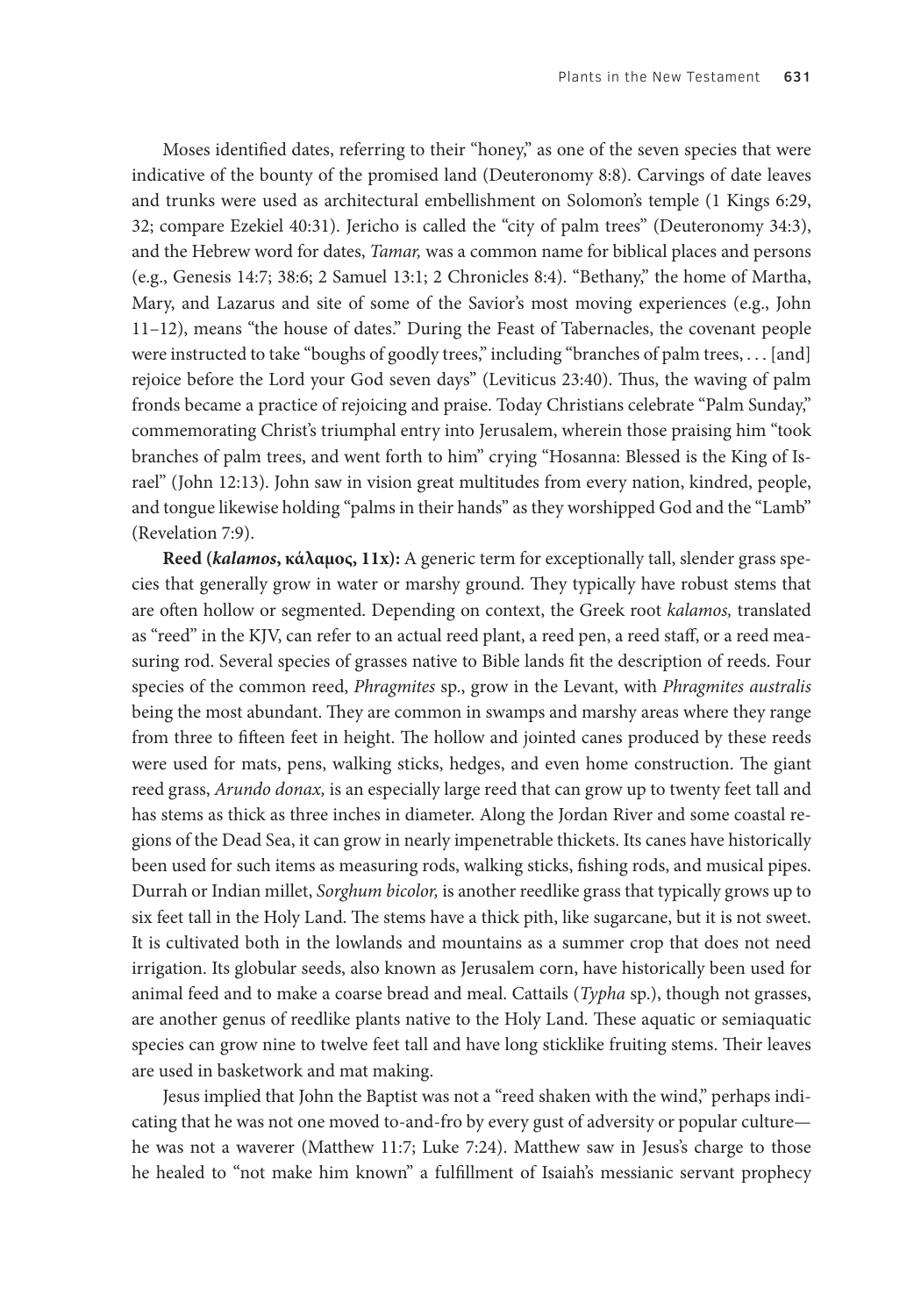wherein the prophet described the ministry of the servant as being so nurturing, compassionate, and quiet in passing that it would not break a "bruised" or fragile reed (Matthew 12:15–20; compare Isaiah 42:1–3). When the thin siliceous walls of reeds are bruised, even the smallest gust of wind can topple them over. In mocking the kingship of Jesus, the Roman soldiers, in Matthew's record, put "a reed in his right hand" to imitate a king's scepter (Matthew 27:29–30), while Mark indicates they smote him upon the head with it (Mark 15:19). Later, a reed was used to hoist a sponge soaked in vinegar (sour wine) to the lips of the suffering Savior on the cross (Matthew 27:48; Mark 15:36). In his apocalyptic vision, John was given a reed measuring rod to measure the temple and its altar and worshippers, with the measuring seeming to be an assurance of protection in the face of impending danger (Revelation 11:1). Later in the revelation, he talked with an angel holding a golden reed, which the angel used to measure the city, gates, and walls of the New Jerusalem (21:15–16). In this case, the measuring appears to illustrate the beauty and proportions of the glorious city.

**Spices (***aroma***, ἄρωμα, 4x;** *amomon***, ἄμωμον, 1x):** A generic term for aromatic or sweet herbs. Nicodemus and Joseph of Arimathea layered spices, including aloes and myrrh, in the linen wrapped around the body of Christ to prepare him for burial (John 19:38–40). After the Sabbath, Mary Magdalene, Salome, and Mary the mother of James brought more spices intending to further "anoint him" (Mark 16:1; compare Luke 23:56; 24:1). Considering that Nicodemus and Joseph of Arimathea had already prepared Jesus's body with "an hundred pound weight," approximately 75 US pounds, of spices, the mourning women seemed to want to add their spices, not out of necessity but rather out of love and adoration. The use of such extravagant amounts of spices in royal burials is attested by Josephus (*Antiquities* 17.199; compare 2 Chronicles 16:14) and perhaps indicates that the faithful individuals preparing Jesus for burial recognized his royal station.

**Spikenard (***nardos***, νάρδος, 2x):** Likely the nard plant *Nardostachys jatamansi* and the oil derived from it. A native of Nepal and other parts of the Himalayas, spikenard is a short, hairy, perennial herb that produces small clusters of white to pink blossoms. An aromatic oil is produced throughout the plant and is especially abundant and fragrant in its roots. The oil was used anciently in perfumery and incense making, though modern tastes typically find its aroma unappealing. Mixed with other oils, a spikenard ointment was used to treat nervous disorders. Because of its distant origin, it was a costly commodity in the New Testament lands, typically imported in sealed alabaster containers that were broken open only for special occasions. Mary's anointing of Jesus's feet with the precious ointment, followed by the wiping of them with her hair, is one of the most intimate and tender expressions of love and devotion in all scripture (John 12:1–6; compare Mark 14:3–7; Matthew 26:6–13).

**Sycamine (***sukaminos***, συκάμινος, 1x):** Though its name is similar in sound in both Greek and English renditions, the biblical "sycamine" or mulberry tree (*Morus* sp.) should not be confused with the "sycomore" or sycamore fig tree (*Ficus sycomorus*) discussed below. While many species of mulberry exist throughout the world, historically two have been cultivated in Mediterranean countries: the white mulberry (*Morus alba*), originating in China and grown for its leaves that feed silkworms, and the black mulberry (*Morus nigra*),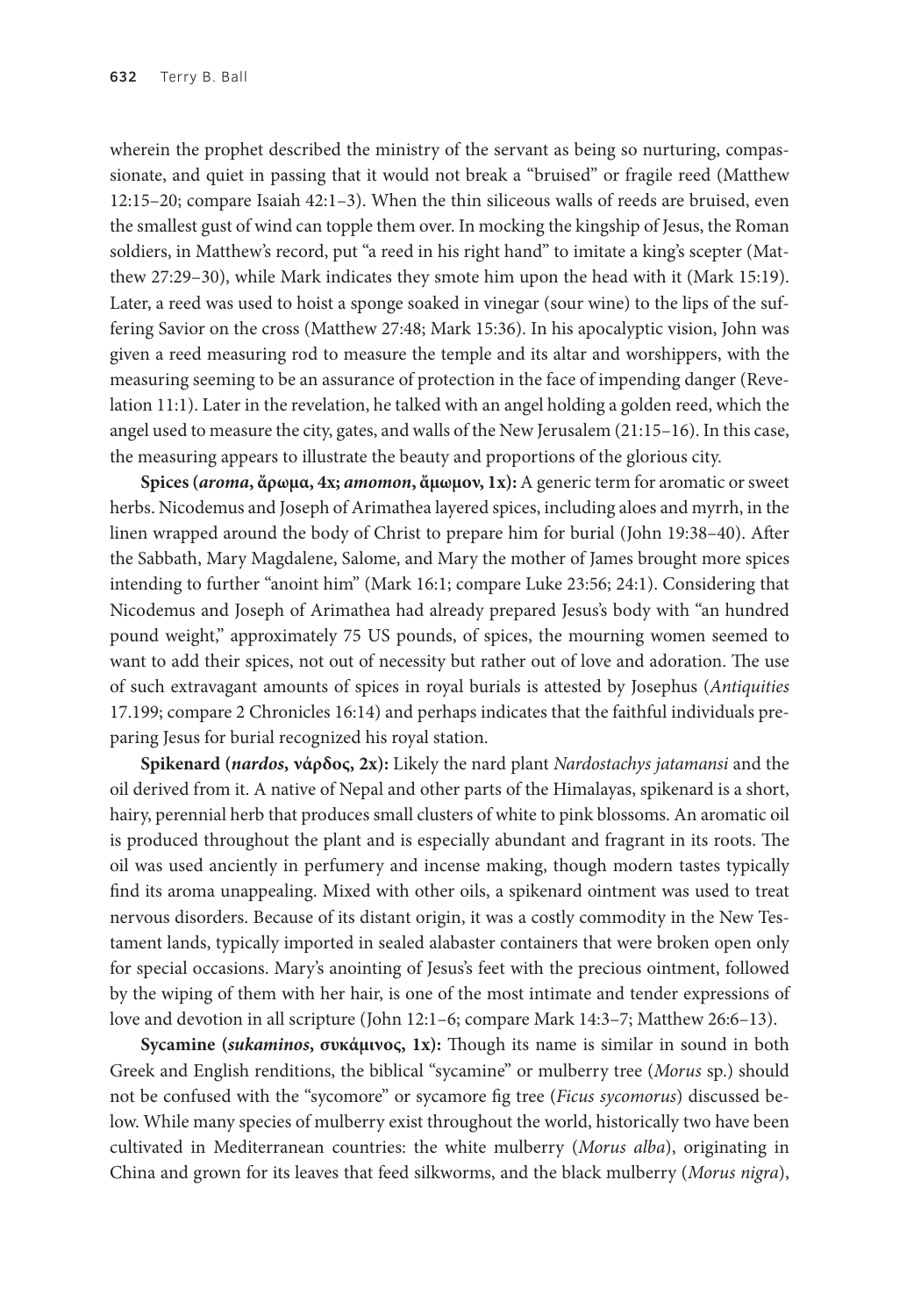originating in Persia and cultivated for its berrylike fruit that has a sweet and sour flavor. Whereas the white mulberry is a more recent introduction into Bible lands, it is thought that the "sycamine" that Christ taught could be "plucked up" and "planted in the sea" if one had sufficient faith (Luke 17:6) was the black mulberry. Because it grows upward of thirty feet tall, with a thick crown and rigid branches, the moving of a black mulberry tree by any means would be a formidable task.

**Sycomore (***sukomōrea***, συκομωραία, 1x);** The sycamore fig, *Ficus sycomorus*, not to be confused with the common sycamore (*Platanus occidentalis*), the English sycamore (*Acer pseudoplatanus*), or the biblical sycamine (*Morus nigra*). In the same genus as the common fig, this robust evergreen tree produces copious quantities of figs in clusters along all of its parts, including both old and new branches and even on its trunk. Though the fruit is inferior in quality and flavor to the common fig, it is still sweet and so prodigiously produced that it was widely consumed anciently, especially among the poor. In order for the tree to produce ripe, edible figs, each wasp-fertilized fruit must be individually pierced or incised by hand at just the right stage of development, a task accomplished by sycamore tenders such as the prophet Amos (Amos 7:14). The trees can be massive, upward of forty feet tall, with trunk circumference reaching twenty feet and crowning canopies 120 feet in diameter, thus providing a perfect perch from which short spectators such as Zacchaeus could rise above the crowds to observe the passing of Jesus (Luke 19:1–6).

**Tares (***zizanion***, ζιζάνιον, 8x):** The bearded darnel**,** *Lolium temulentum*. This noxious weed grass grows exclusively in grainfields and is propagated annually by being harvested with the grain and resown with the next planting of the contaminated seed. A poisonous fungus can infect the seeds of darnel, rendering flour made from darnel-contaminated grain toxic. Consuming the contaminated flour reportedly can cause a state of drunkenness, blindness, or even death. Once mature plants produce seed heads, darnel and wheat can be easily distinguished from each other, but before going to seed, they are very similar in appearance. Moreover, the actual grains produced in the seed heads of wheat and darnel are very similar and difficult to separate after threshing. Thus, in the parable of the wheat and the tares (see Matthew 13:24–30), the fact that an enemy had sown tares in the field was not recognized until the blades had "brought forth fruit" (Matthew 13:26). While the unripe tares could have been uprooted immediately upon discovery, the wise householder feared doing so would uproot the unripe wheat as well. To avoid damaging the wheat, he instructed his servants to wait until the time of the harvest, when both the tares and wheat would be fully ripe, and only then to gather out and burn the tares first before bringing the wheat to the barn. This was certainly a labor-intensive strategy, but the only safe means whereby the wheat could be protected and cleansed of the contaminants. The parable warns that the "kingdom of heaven," which in this context appears to refer to the church, may include "tares" who are emissaries of the adversary placed to masquerade as devout members but who in truth harm the whole. The parable assures that the adversary's efforts to pollute the kingdom will come to naught when they are exposed by their ripened "fruits" and gathered for destruction while the good grain is gathered for preservation.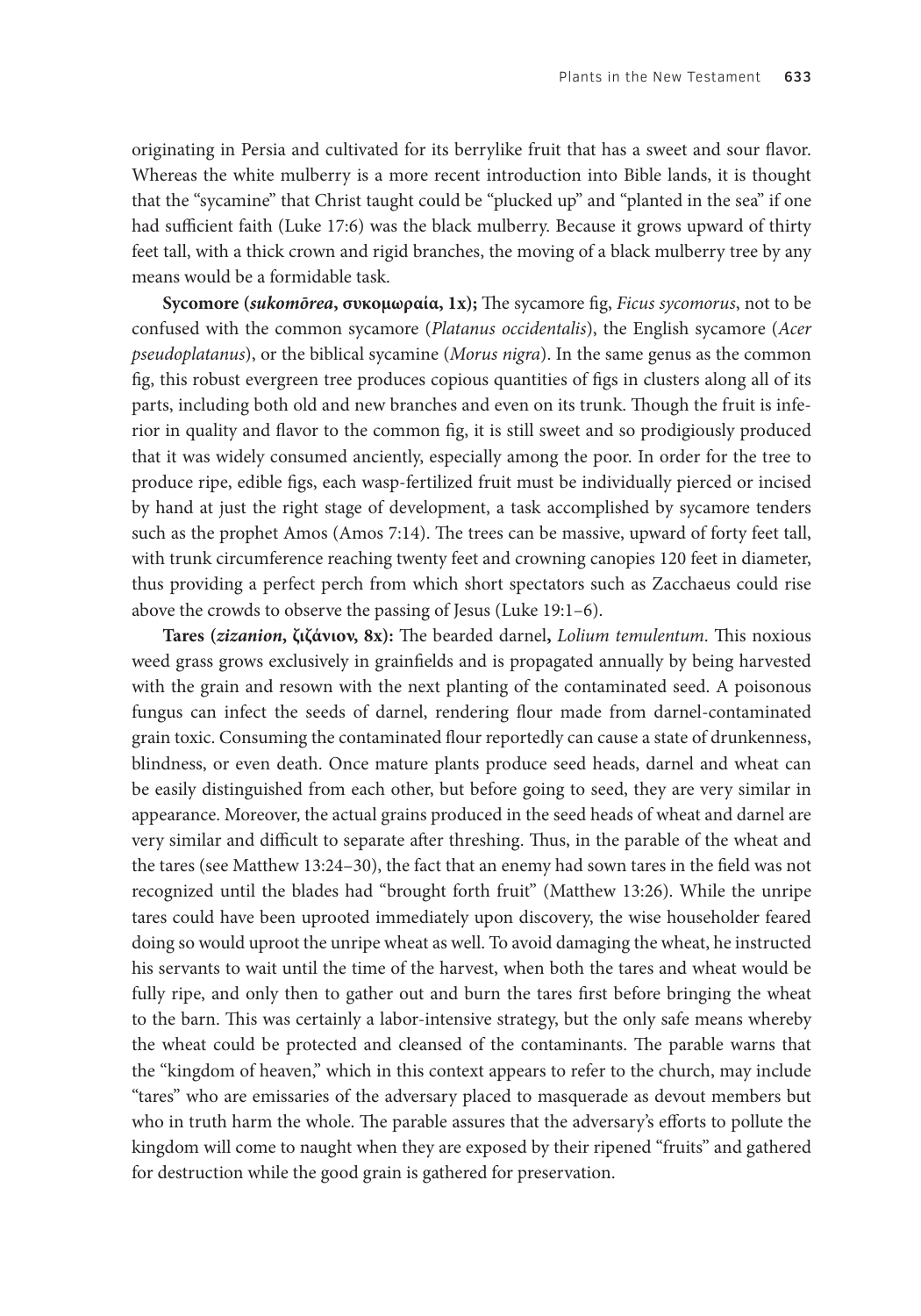**Thistle (***tribolos***, τρίβολος, 1x); briers (***tribolos***, τρίβολος, 1x):** Thistle is a generic term for herbaceous plants from the Composite family that are armed with sharp prickles and spines. Many species of thistle grow in Bible lands, including globe thistle (*Echinops viscocus*), golden thistle (*Scolymus maculatus* and *Scolymus hispanicus*), holy thistle (*Silybum marianum*), Spanish thistle (*Centaurea iberica*), and Syrian thistle (*Notobasis syriaca*). Thistles are typically considered noxious weeds and a manifestation of the curse that came upon the ground because of the fall from Eden (Genesis 3:17–18). Christ taught that one can identify false prophets by their "fruits," meaning the results of what they say and do, illustrating the point with the observation that one does not gather figs from thistles (Matthew 7:16; compare Luke 6:44). The Epistle to the Hebrews warns that if those "once enlightened" with the "heavenly gift" fall away, it is "impossible" to "renew them again" through repentance, for in their apostasy they "crucify to themselves the Son of God afresh, and put him to open shame," just as earth or soil that has been blessed with the gift of rain from heaven but still brings forth "briers" rather than good herbs is cursed and will ultimately be burned (Hebrews 6:4–8).

**Thorn(s) (***akantha***, ἄκανθα, 14x;** *skolops***, σκόλοψ, 1x); thorns, of (***akanthinos***, ἀκάνθινος, 2x):** A generic term for a stiff, sharp-pointed straight or curved process projecting from the stems, branches, or other parts of a plant. Zohary notes that more than seventy species of plants that produce thorns or spines grow in Bible lands and that the combined twenty Old and New Testament terms for thorns, thistles, nettles, briers, brambles, burrs, cockles, and so forth are often misidentified or arbitrarily translated in the Bible. To avoid incorrect identification, he recommends translating all such terms simply as "thorns" or "thistles" collectively.<sup>6</sup> Thorn-bearing species in the Levant include the evergreen Christ thorn tree (*Ziziphus spina-christi*). It can grow up to thirty feet tall and produces two short but sharp thorns, one straight the other curved, at the base of each leaf. The Christ thorn is so named for its popularity as the source for the "crown of thorns" placed by the soldiers on the Savior's head as they mocked his kingship (Matthew 27:27–31; Mark 15:17; John 19:2–3, 5), but the thorns produced by both it and its close relative, the shrubby lotus thorn (*Ziziphus lotus*), are hardly formidable. Likewise, the thorns produced by another shrubby plant that is also commonly called Christ thorn, *Paliurus spina-christi*, though sharp, are comparatively short and less than impressive. Moreover, though the flexible vines of the shrub can be readily woven into a wreath, the plant is not common around Jerusalem. A more likely candidate from which the crown of thorns would have been made is the heavily armed shrub thorny burnet (*Sacropoterium spinosum*), which is common around Jerusalem and has long been used as a protective hedge in the region. The thorns on thorny burnet are robust, long, and dense, formed as branchlets that dry and harden after flowering. Other common thorn-bearing species include herbs and shrubs such as bramble (*Rubus sanguineus*), gray nightshade (*Solanum incanum*), spiny zilla (*Zilla spinosa*), gundelia (*Gundelia tournefortii*), Syrian acanthus (*Acanthus syriacus*), buckthorn (*Rhamnus palaestina*), and boxthorn (*Lycium europaeum*), as well as trees such as pomegranate (*Punica granatum*) and acaia species (*Acacia nilotica, A. seyal, A. tortilis*).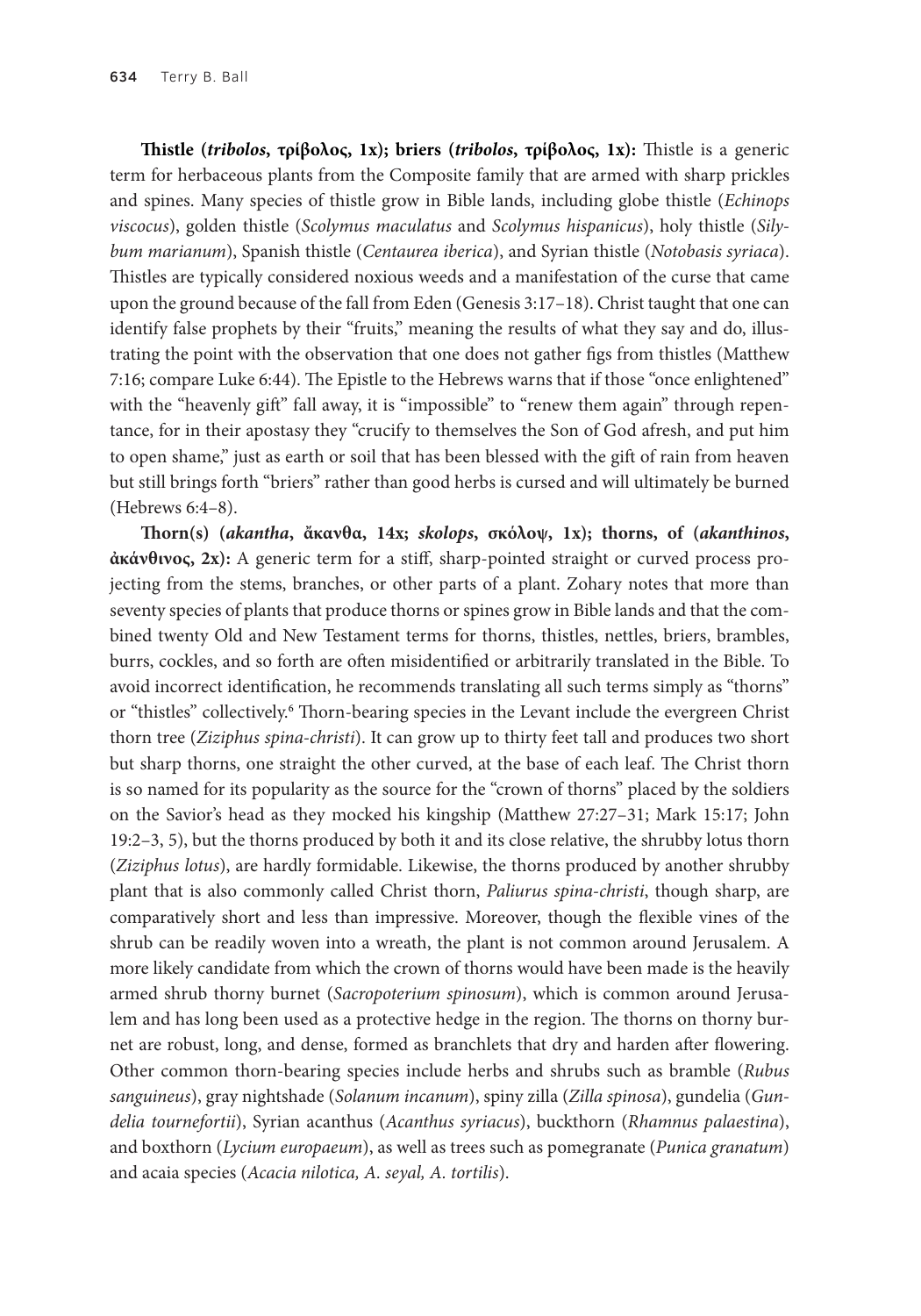Generally, in the New Testament thorns are used to illustrate the negative. In teaching that men should be judged by their fruits, meaning their words and works, Christ rhetorically asked, "Do men gather grapes of thorns . . . ?" (Matthew 7:16; see Luke 6:44). In the parable of the sower and the soils, he likened thorns to the "care of this world" and the "deceitfulness of riches" that can "choke" the faith and productivity out of those who "heareth the word" (Matthew 13:3–9, 18–23; see Mark 4:3–20; Luke 8:5–15). Paul lamented, but came to appreciate, what he learned from an unidentified "infirmity" that he called a "thorn in the flesh, the messenger of Satan" that buffeted and humbled him (2 Corinthians 12:7–9). To the Hebrews, he explained that heavenly watered soil that yet produces thorns is to be rejected, cursed, and burned just as are those who apostatize after having tasted the "heavenly gift" (Hebrews 6:4–8).

**Vine:** *See* Grapes.

**Vinegar:** *See* Grapes.

**Vineyard:** *See* Grapes.

**Wheat (***sitos***, σῖτος, 12x):** Wheat (*Triticum* sp.) was and is today the most important cereal crop cultivated in Bible lands. It truly is the staff of life in the Levant and the first of the seven species Moses listed to illustrate the bounties of the promised land (Deuteronomy 8:8). Wheat was first domesticated in the ancient Near East during Neolithic times and has been cultivated ever since. Though wheat taxonomy and history are topics of considerable debate and confusion among scholars, it appears that the winter wheats durum (*Triticum durum*) and emmer (*Triticum dicoccum*) were the most important species utilized during New Testament times. Both were dry farmed (grown without irrigation); sown at the beginning of the winter rains in September and October; and harvested, threshed, and winnowed during early summer, typically in late June or July. Other wheats that are or have been cultivated in the region include einkorn (*Triticum monococcum*) and bread wheat (*Triticum aestivum*). The native wild emmer (*Triticum dicoccoides*) may have also been utilized during early biblical times, though its easily shattered and hulled seeds would have been difficult to process. The Greek term *sitos* is a generic term for any kind of cereal grain but typically is understood to refer to wheat. In the KJV it is translated as "wheat" in every instance (e.g., Acts 27:38; Revelation 6:6; 18:13) except once where it is rendered "corn" (Acts 7:12).

In New Testament times, harvesting wheat required several labor-intensive processes. First the dry, ripe wheat stalks were cut close to the ground and tied into sheaves. The sheaves were then laid flat on a threshing floor, an area of hard-beaten and compacted earth or bare rock, and then ground and pulverized, typically by pulling a threshing sledge or driving a heavy cart over them (see Isaiah 28:26–28). The threshing would knock the seeds from the seed heads and grind all the rest of the plant material into chaff. Then on a windy day the mixture of chaff and grain would be thrown into the air using a winnowing fork, causing the lighter chaff to blow away and the clean, heavier seeds to fall back to the floor. An alternative to waiting for a windy day for winnowing was to aggressively wave a winnowing fan over the mixture of threshed seeds and chaff on the threshing floor. The wind created by the fan would blow away the lighter chaff, leaving the heavier purged or clean seeds in place to be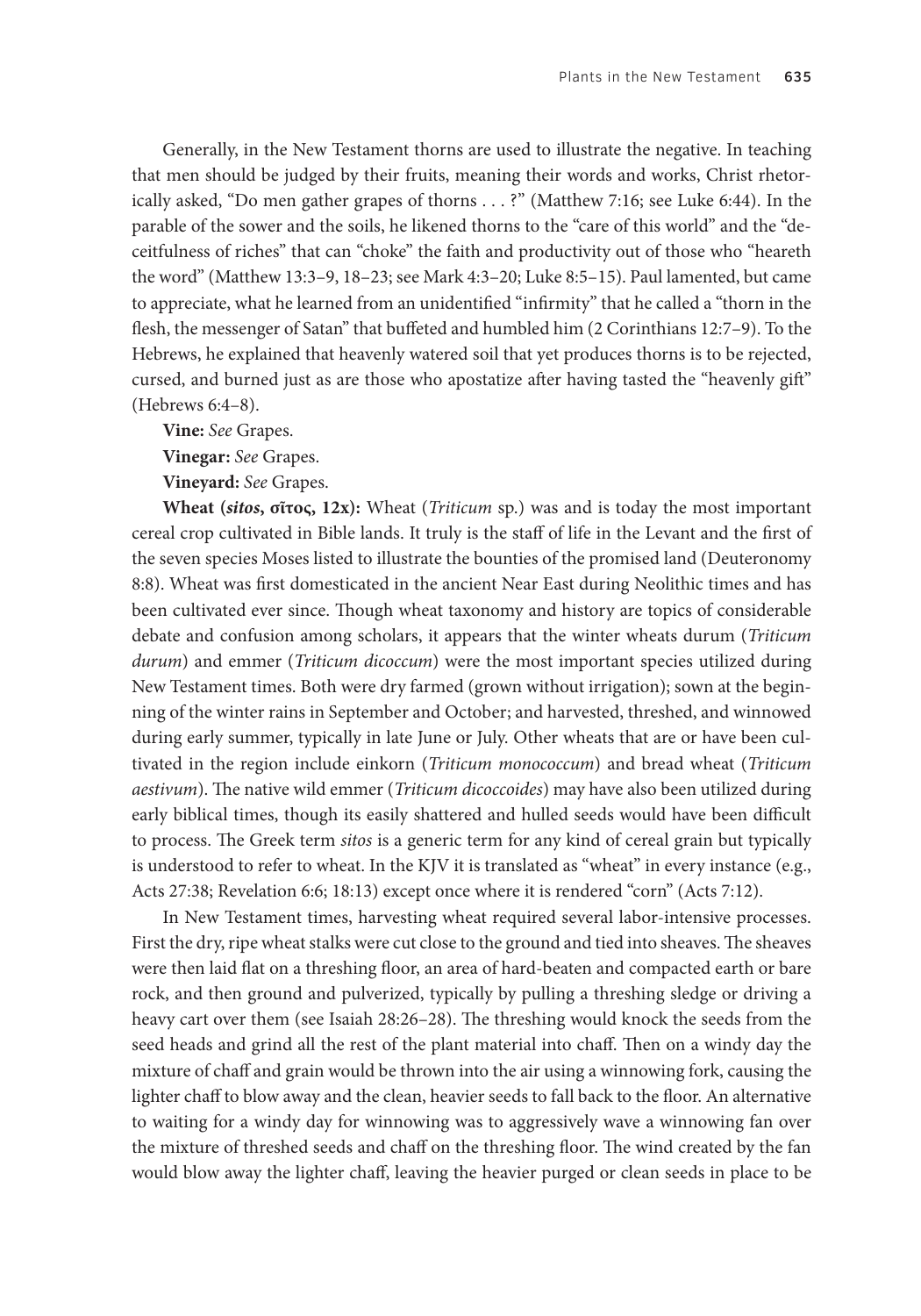gathered and stored for use. After winnowing, the useless but highly combustible chaff was disposed of in fires that were extraordinarily intense and sometimes explosive. John the Baptist used winnowing imagery as he described the Messiah as one "mightier" than he, "whose fan is in his hand, and he will thoroughly purge his floor, and gather his wheat" while the chaff would be burned with unquenchable fire (Matthew 3:11–12; Luke 3:17). Christ likewise referred to the rigors of harvesting, threshing, and winnowing wheat to warn Peter of Satan's desire to "sift" him as wheat (Luke 22:31). He also used wheat imagery in some parables. In the parable of the wheat and the tares, the householder's enemy sowed tares in the wheat field in an effort to pollute and spoil the crop, just as the adversary places or entices some members of the Church to do it harm (see Matthew 13:24–30; see also "Tares" herein). In the parable of the unjust steward, the deceitful man attempted to endear himself to one of his master's debtors by fraudulently allowing the debtor to write off 80 percent of his debt of wheat, apparently hoping the debtor would return the favor in some way when the steward's master fired him for his wasteful practices (Luke 16:1–12). Christ attempted to help Philip and Andrew understand the blessings that would result from his impending death, as well as the necessity of it, by explaining, "Except a corn of wheat fall into the ground and die, it abideth alone: but if it die, it bringeth forth much fruit" (John 12:24). The imagery likely made sense to the two disciples when they came to understand that Christ's death and resurrection brought forth the resurrection of all humankind (1 Corinthians 15:20–23, 35–38).

**Wine:** *See* Grapes.

**Wormwood (***apsinthos***, ἄψινθος, 1x):** A generic name for a group of aromatic, often woody species of *Artemisia* closely related to sagebrush*.* White wormwood (*Artemisia herba-alba*) is the common wormwood of the Holy Land. It is a dwarf, heavily branched shrub that has small, hairy, dissected leaves in the rainy season and scale-like leaves in the summer. The plant has a bitter taste and has been used medicinally as an antiseptic and antispasmodic. A bitter tea made from wormwood was used to treat intestinal worms, hence its common name. At the sounding of the third angel's trumpet during the seventh seal, John the Revelator saw a star "called Wormwood" that fell upon the waters of the earth, causing a third part of them to become "wormwood" and "bitter" (Revelation 8:11; compare Jeremiah 23:15; Amos 5:7), apparently representing the bitter troubles, calamites, and disasters that will unfold in that apocalyptic era.

ىھە

**Terry B. Ball** is a professor in the Department of Ancient Scripture at Brigham Young University.

### Further Reading

Miller, Anthony G., and Miranda Morris. *Plants of Dhofar, the Southern Region of Oman: Traditional, Economic and Medicinal Uses*. Diwan of the Royal Court, Sultanate of Oman: The Office of the Adviser for Conservation of the Environment, 1988.